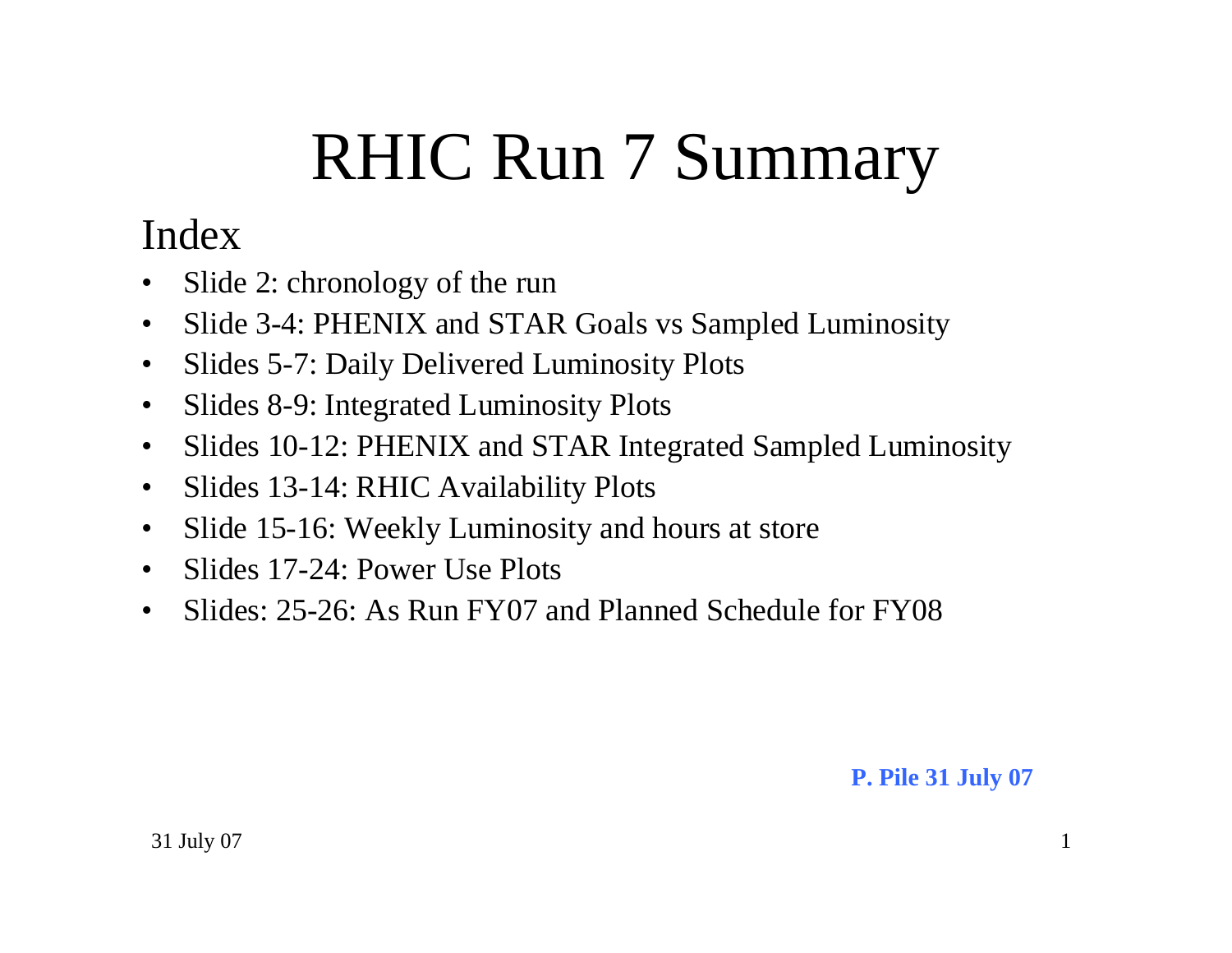# RHIC Run 7 as run/planned

- $\bullet$ 12 Feb – cool-down begins
- $\bullet$ 17 Feb – blue cold
- $\bullet$ 20 Feb –  $1<sup>st</sup>$  beam in blue ring
- $\bullet$ 23 Feb – Initial cold wave through yellow ring, not ready for beam
- $\bullet$ 24 Feb – cryo problems, cool-down interrupted
- $\bullet$ 26 Feb – cryo problems persist, begin warming up cryo plant
- $\bullet$ 4 Mar – cryo back on (cryo off 6 days)
- $\bullet$ 8 Mar – Blue cold again, ready for power supply setup/beam
- $\bullet$ 12 Mar – Yellow cold, ready for power supply setup (lost 2.0 weeks)
- $\bullet$ 13 Mar – Beam in Yellow, begin 10 day setup with beams
- $\bullet$ 20 Mar – Begin ramp-up mode, overnight stores for experiments
- $\bullet$ **26 Mar (20:35 hrs) – 100 x 100 GeV/n AuAu Physics declared (Machine)**
- •**27 Mar – PHENIX Physics declared**
- $\bullet$ 28 Mar –  $1<sup>st</sup>$  Maintenance day
- $\bullet$ **3 Apr - STAR Physics declared**
- $\bullet$ 6-7 Jun – 24 hour low energy development run
- $\bullet$ 26 Jun (11:00 hrs) –end physics (13.1 weeks), begin warm-up to LN2
- $\bullet$  28 Jun – RHIC Cryo switch to LN2 complete, end 19.4 weeks RHIC Operations, 18.6 weeks of cryo operation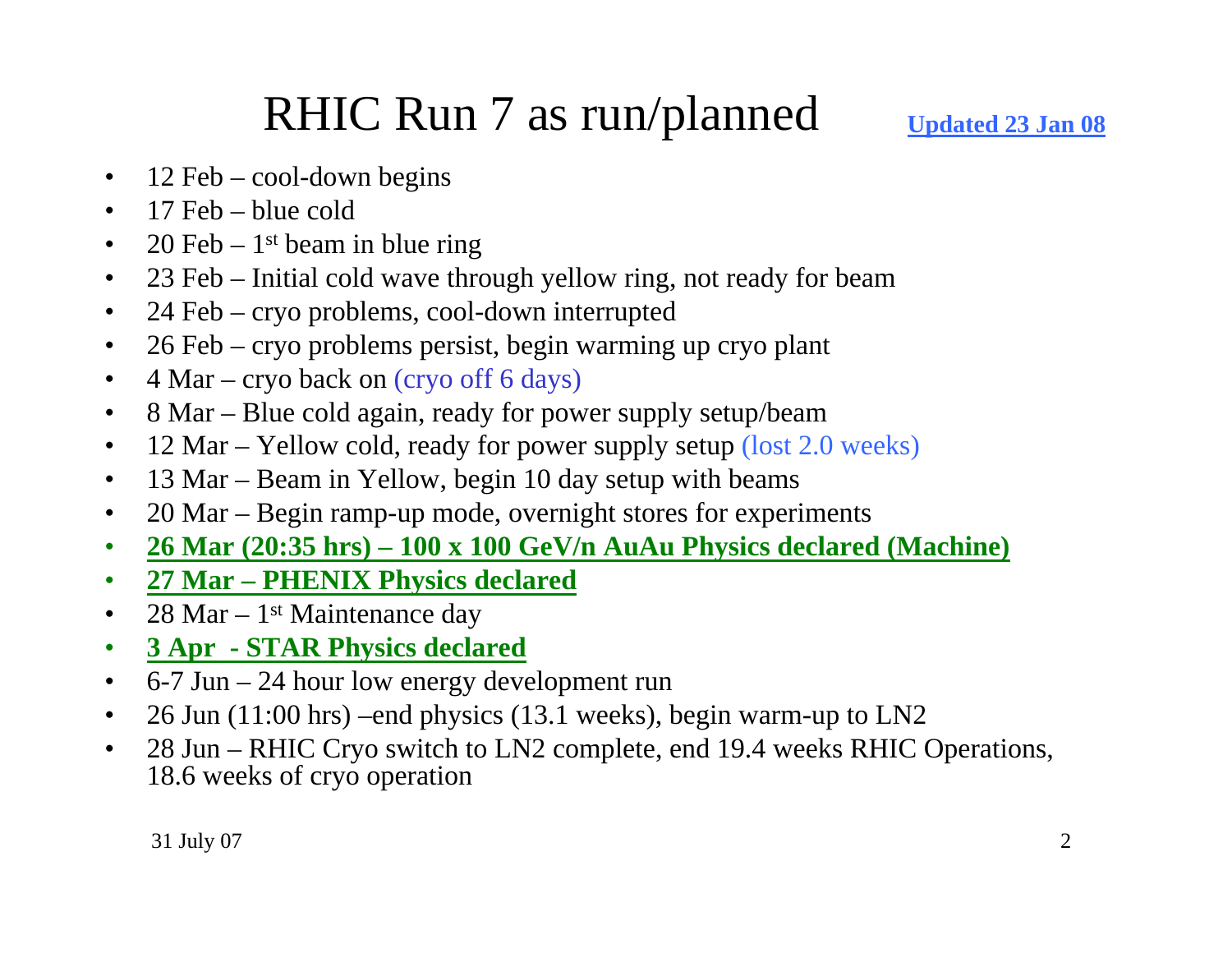# **Experiments goals/achieved luminosity for Run7**

- **PHENIX goals for 100 x 100 GeV/n Au-Au (as on 10 May)**
	- **Delivered Luminosity = 4000** μ**b-<sup>1</sup>**
	- **Sampled Luminosity = 1100** μ**b-<sup>1</sup>**

### – **PHENIX Achieved for 100 x 100 GeV/n Au-Au**

- **Delivered Luminosity = 3260** <sup>μ</sup>**b-1 (81.5 %)**
- **Sampled Luminosity = 812** <sup>μ</sup>**b-1 (73.8 %)**
- **Overall sampling efficiency = 24.9 % (based on all physics stores)**
- **Sampling efficiency based on last week of run = 28.5 %**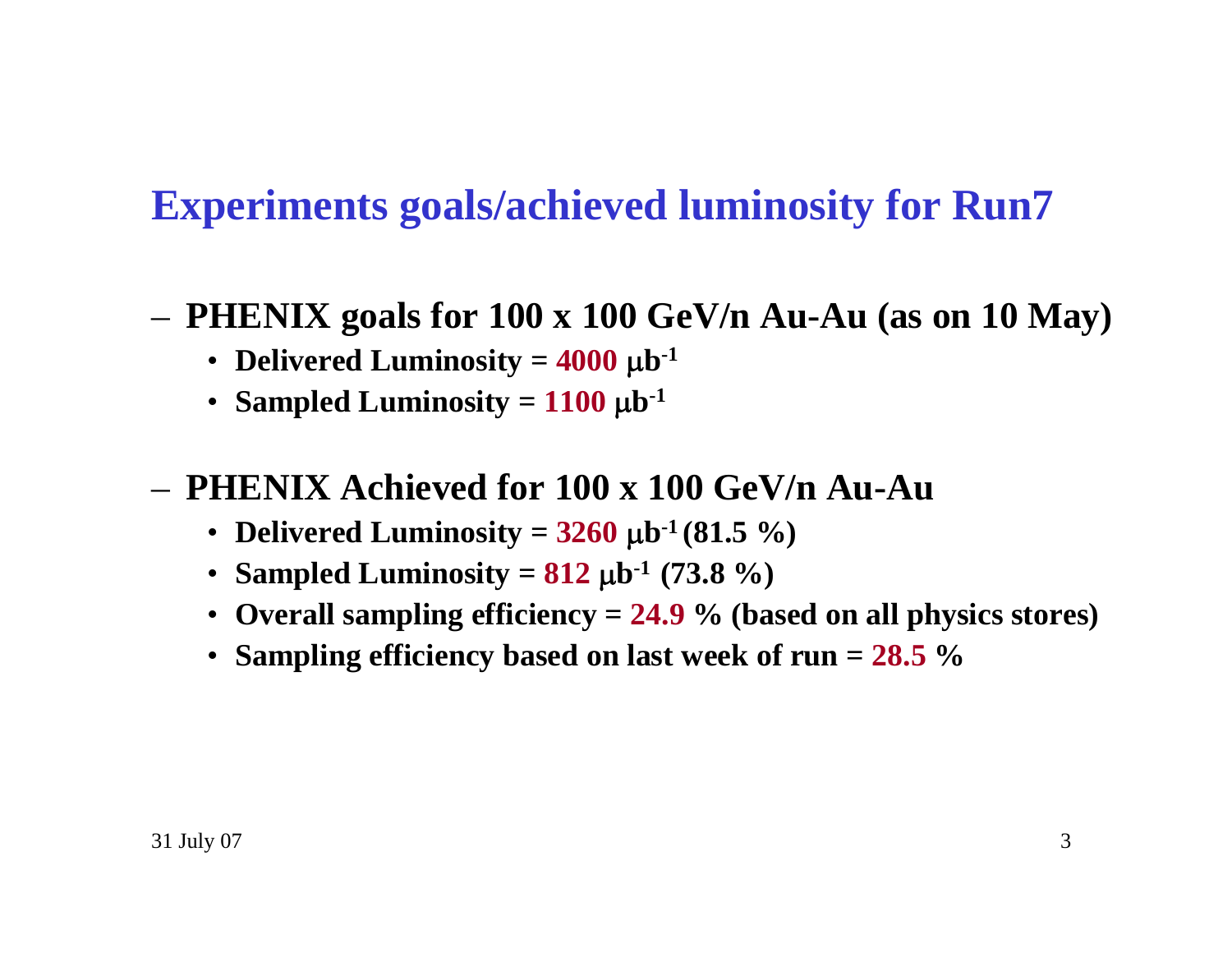# **Experiments goals/achieved luminosity for Run7**

- **STAR goals for 100 x 100 GeV/n Au-Au (as of 10 May)**
	- **Delivered Luminosity = 2800** μ**b-<sup>1</sup>**
	- **Rare Trigger Sampled Luminosity = 600** <sup>μ</sup>**b-<sup>1</sup>**
	- **Minimum Bias Triggers (recorded) = 75 M**
- **STAR Achieved for 100 x 100 GeV/n Au-Au (on-line)**
	- **Delivered Luminosity = 3010** <sup>μ</sup>**b-1 (108 %)**
	- **Rare Trigger Sampled Luminosity = 606** <sup>μ</sup>**b-1 (101 %)**
	- **Minimum Bias Triggers (recorded) = 76 M (101 %)**
	- **Overall sampling efficiency for rare triggers = 20 %**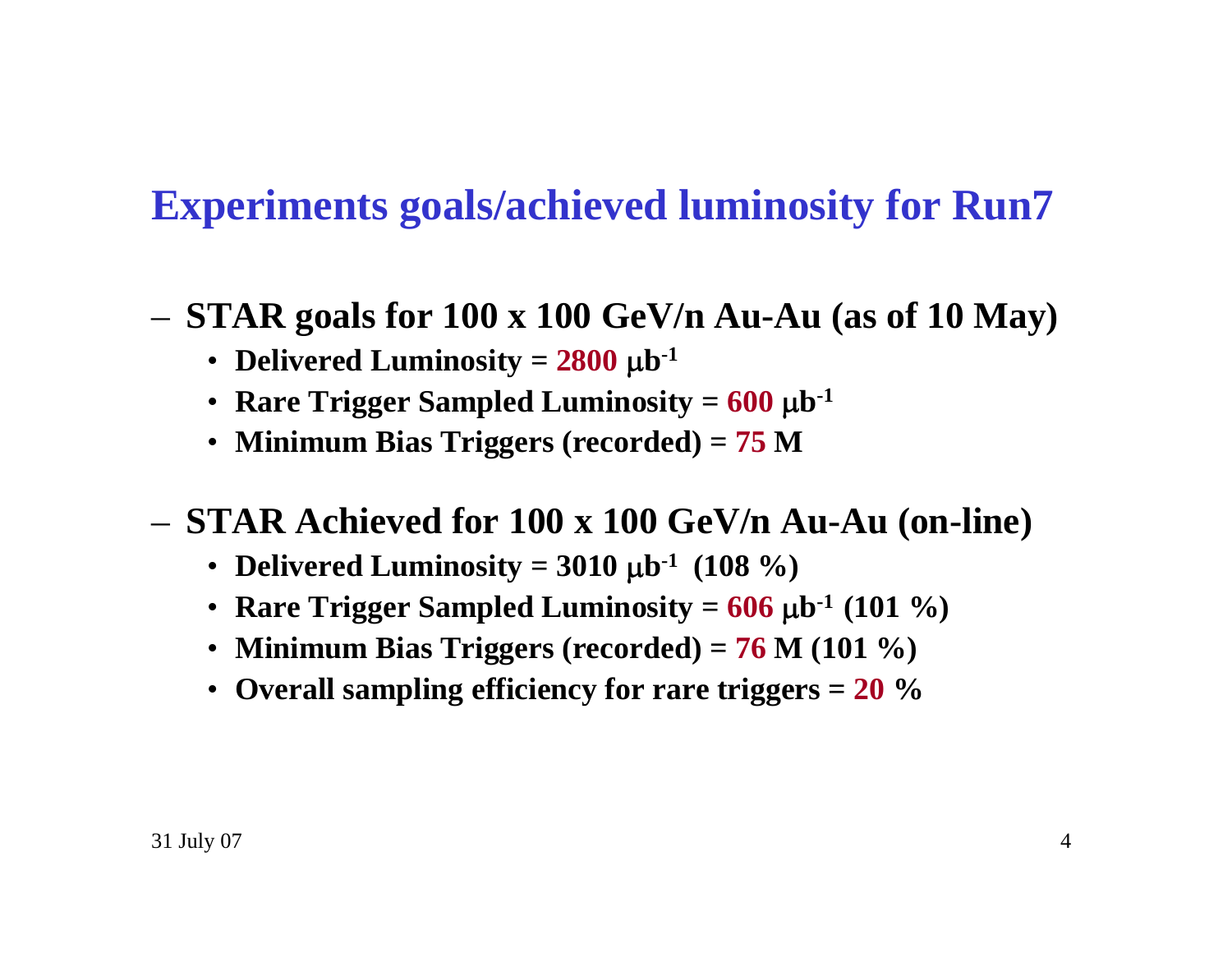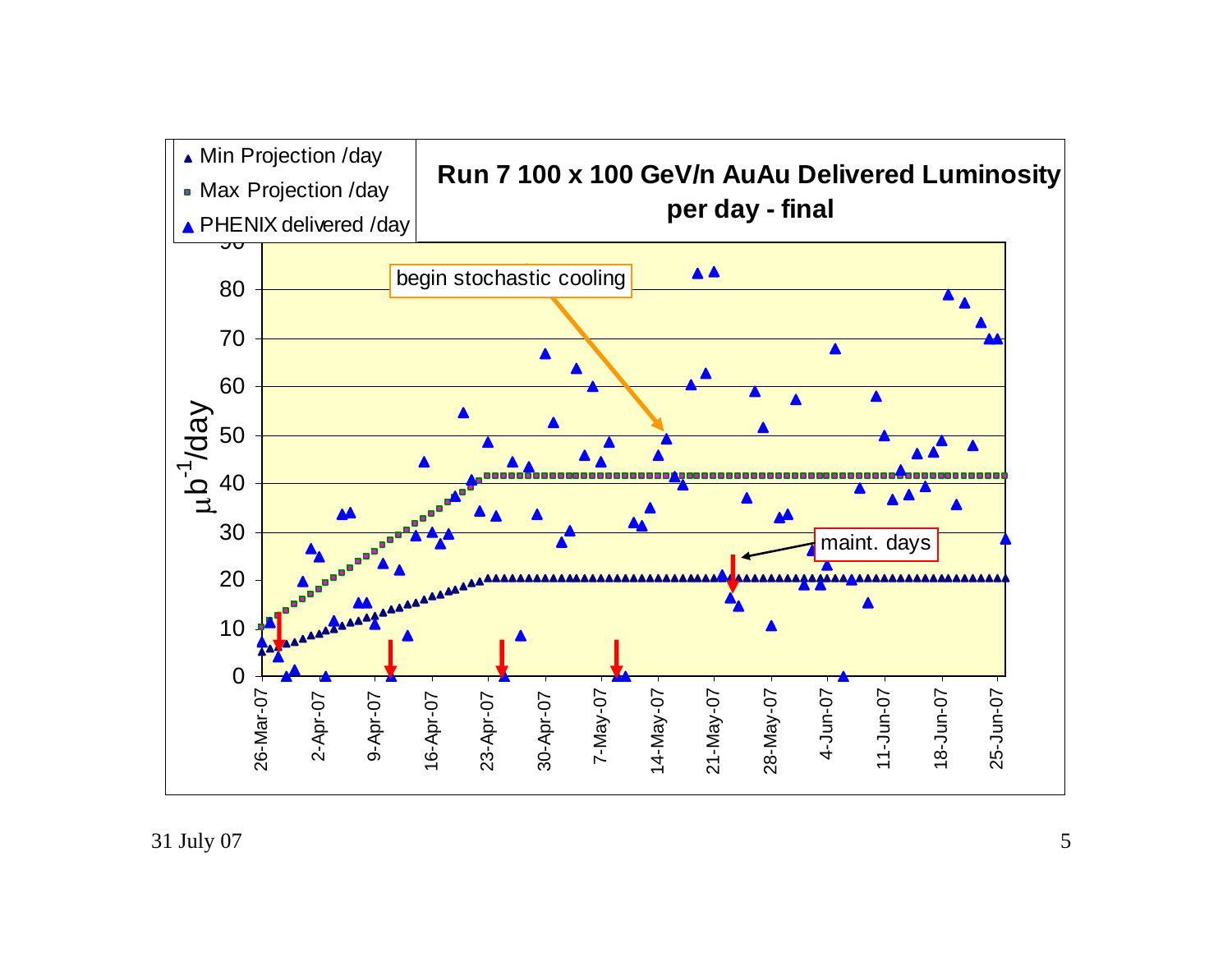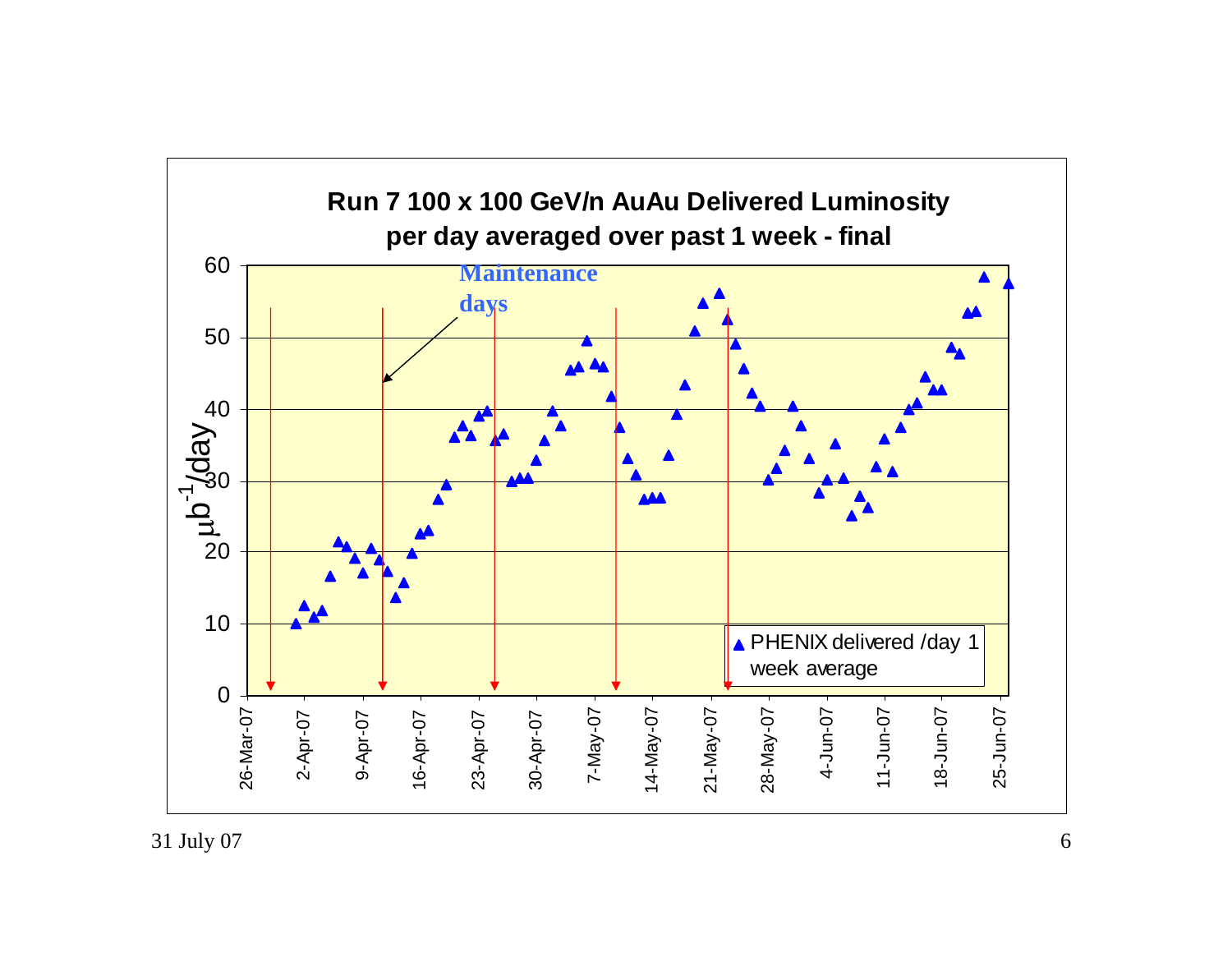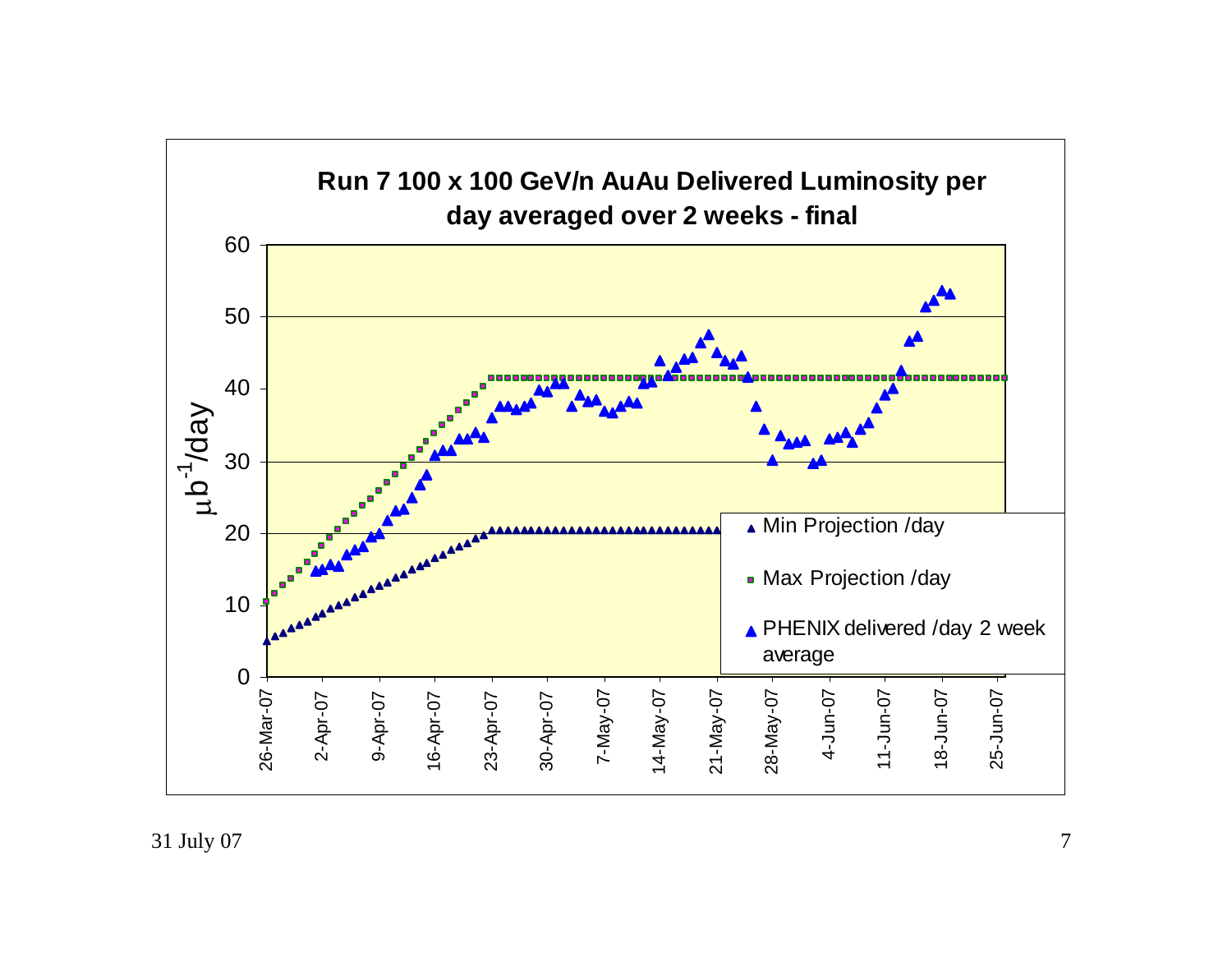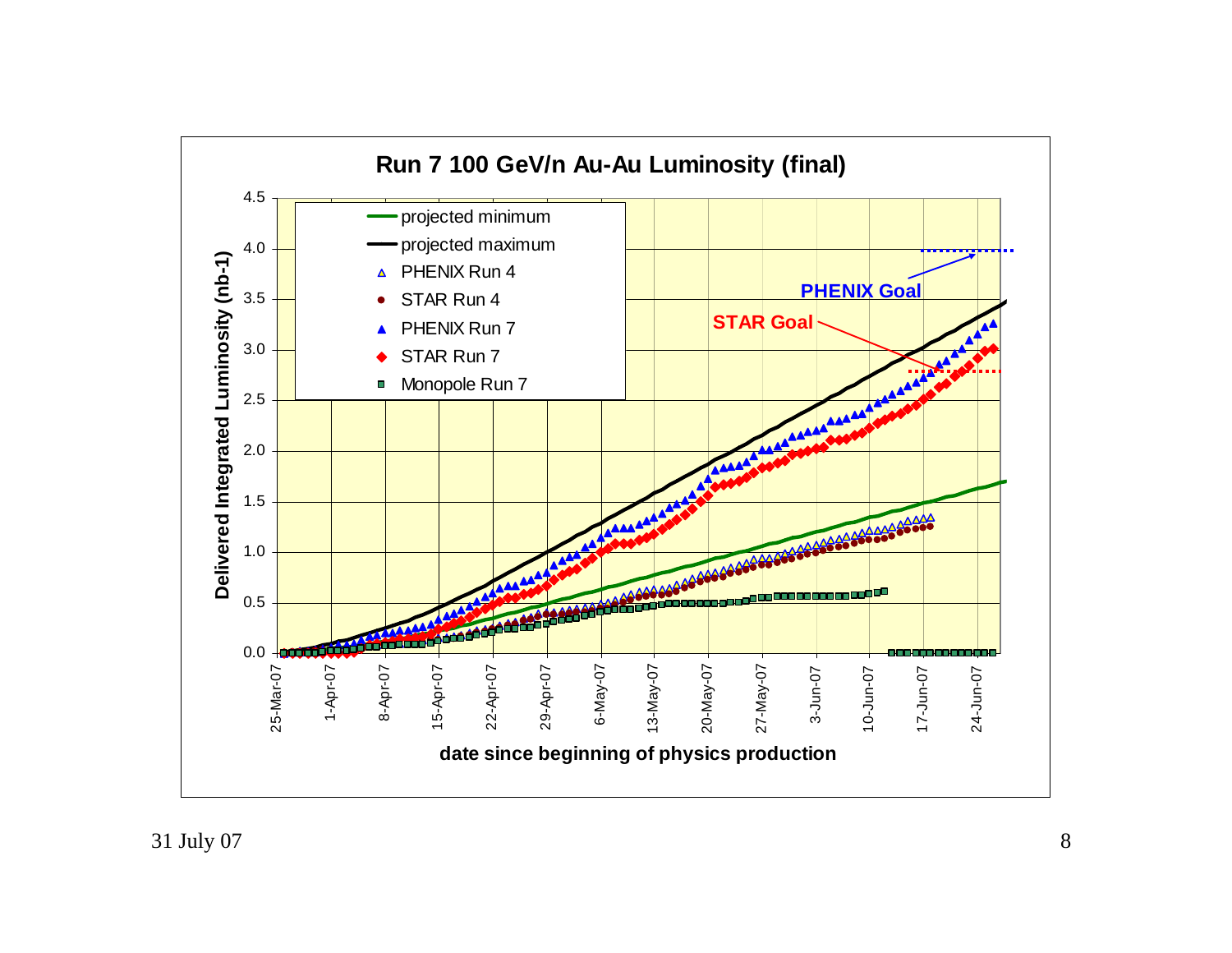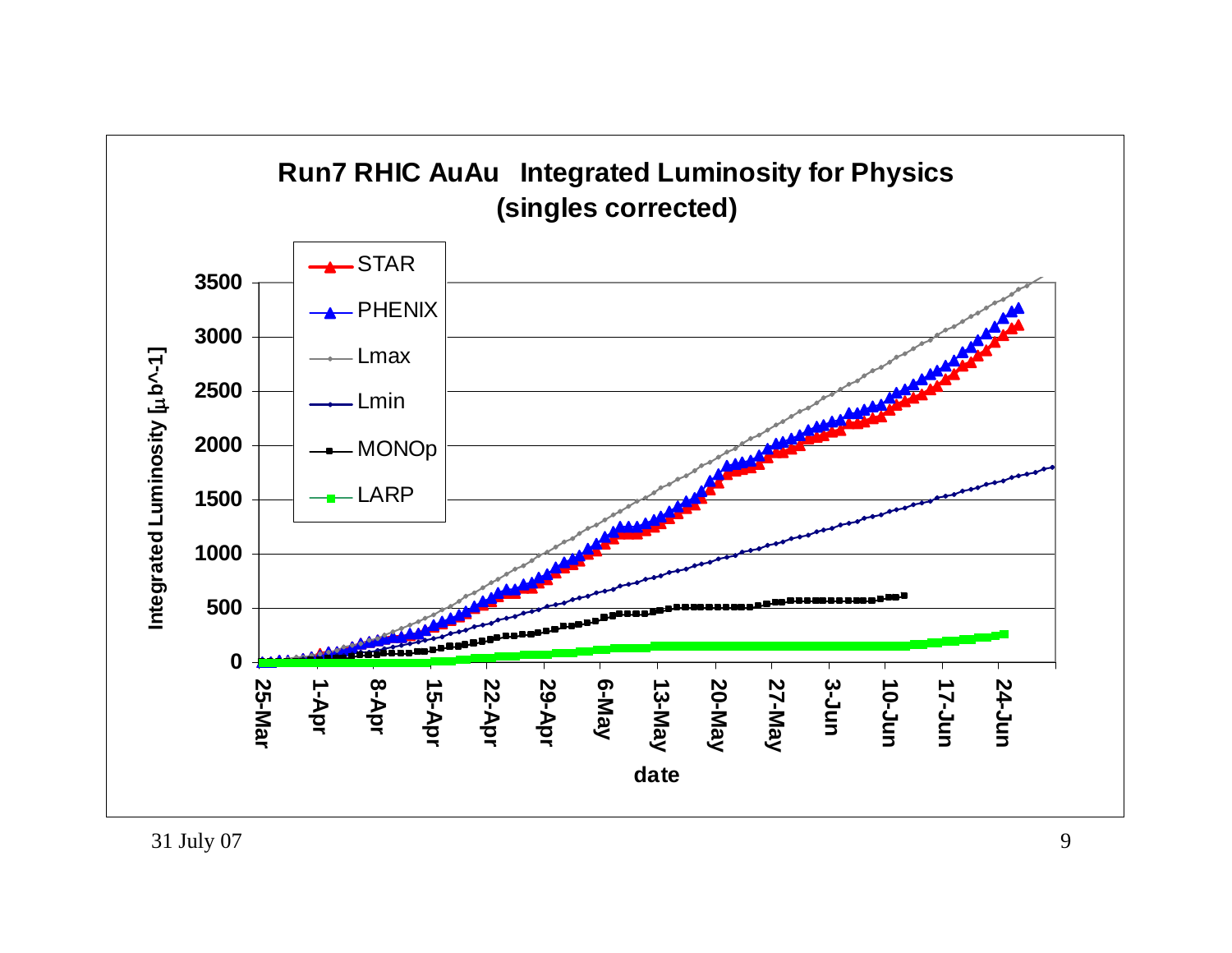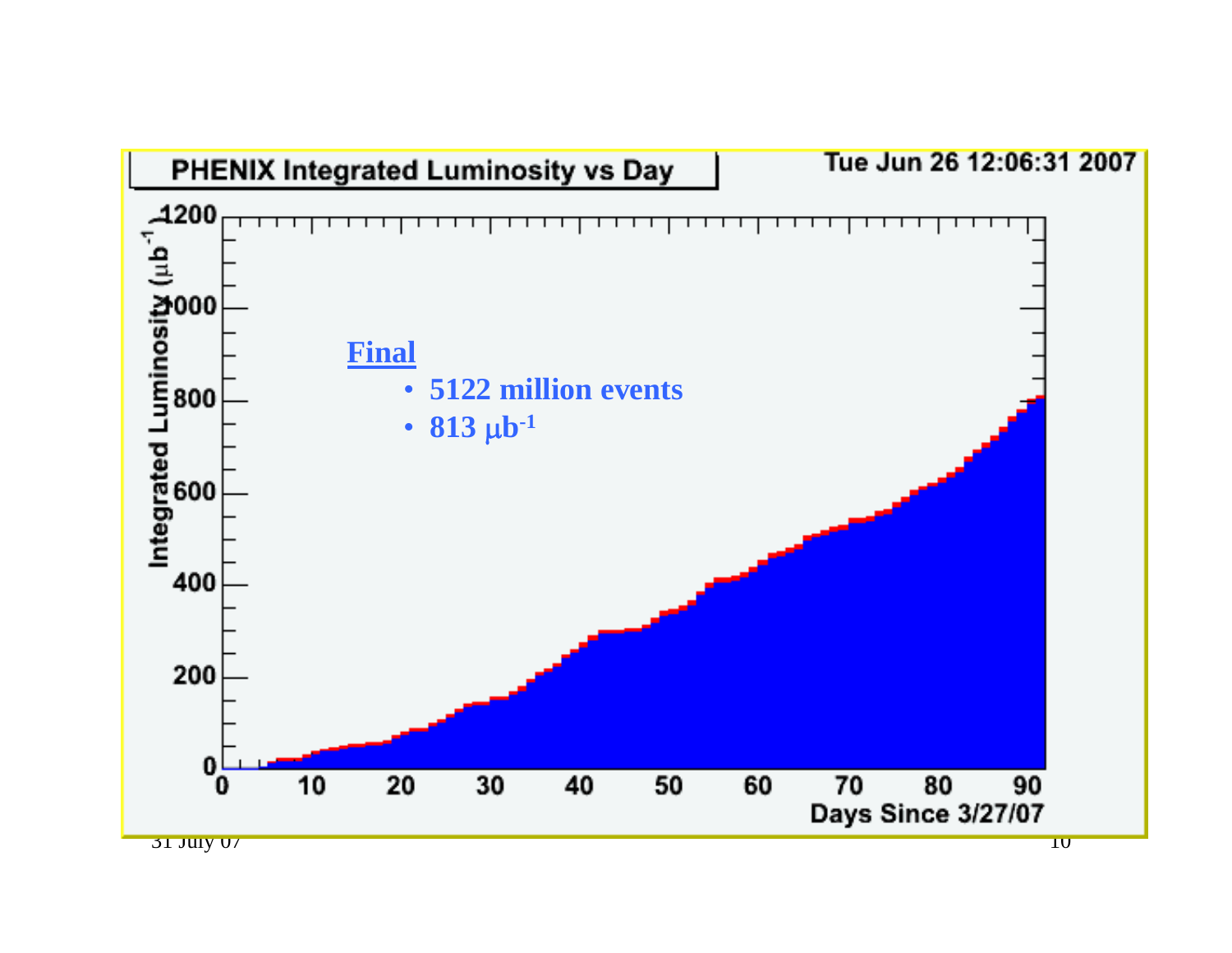

Tally of final Data set numbers for the FY07 Run. This is the "online" tally kept by the Period Coordinators.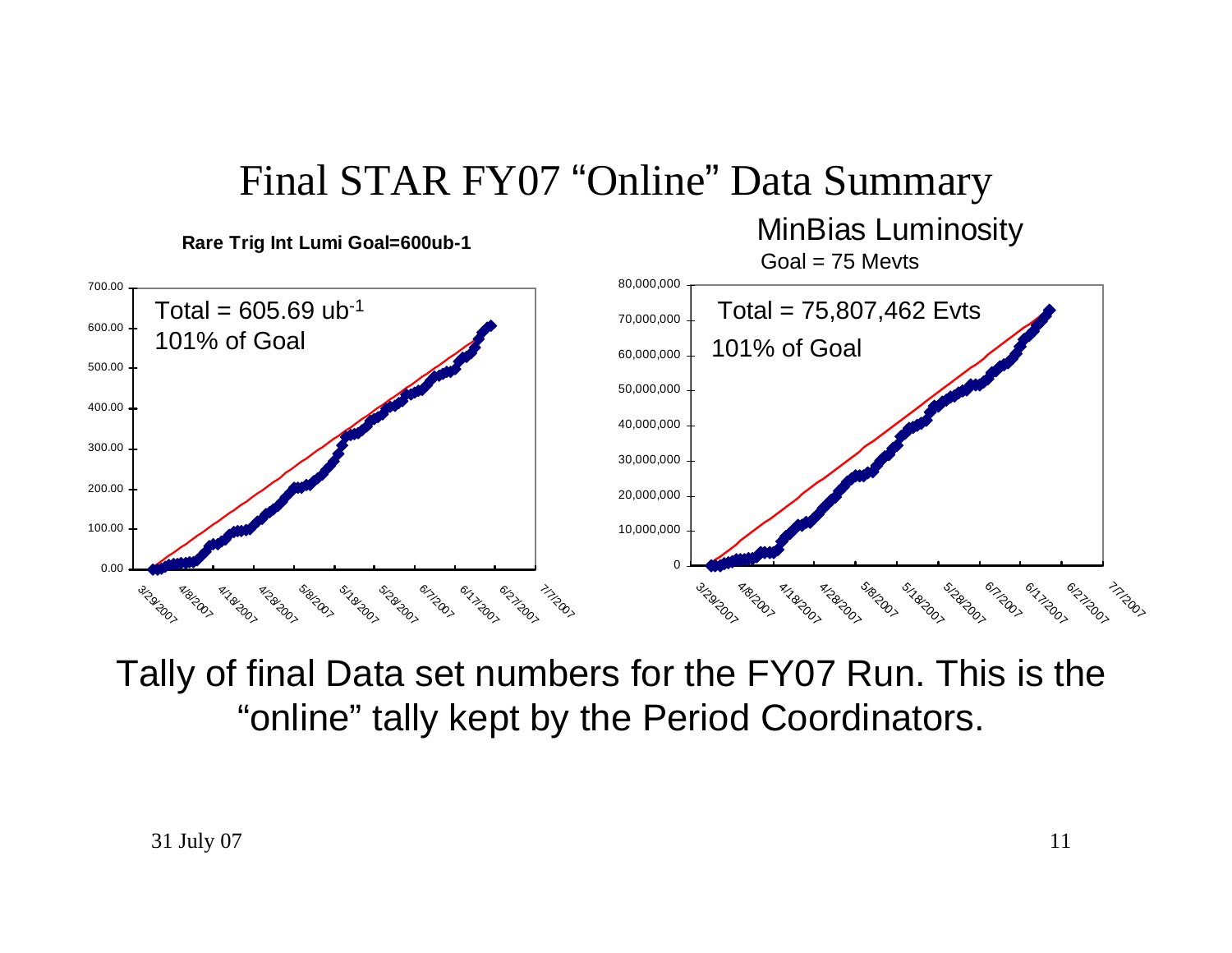

Tally of Data set numbers for the FY07 Run. This is the "offline" tally which removes all "questionable" runs from the raw data totals.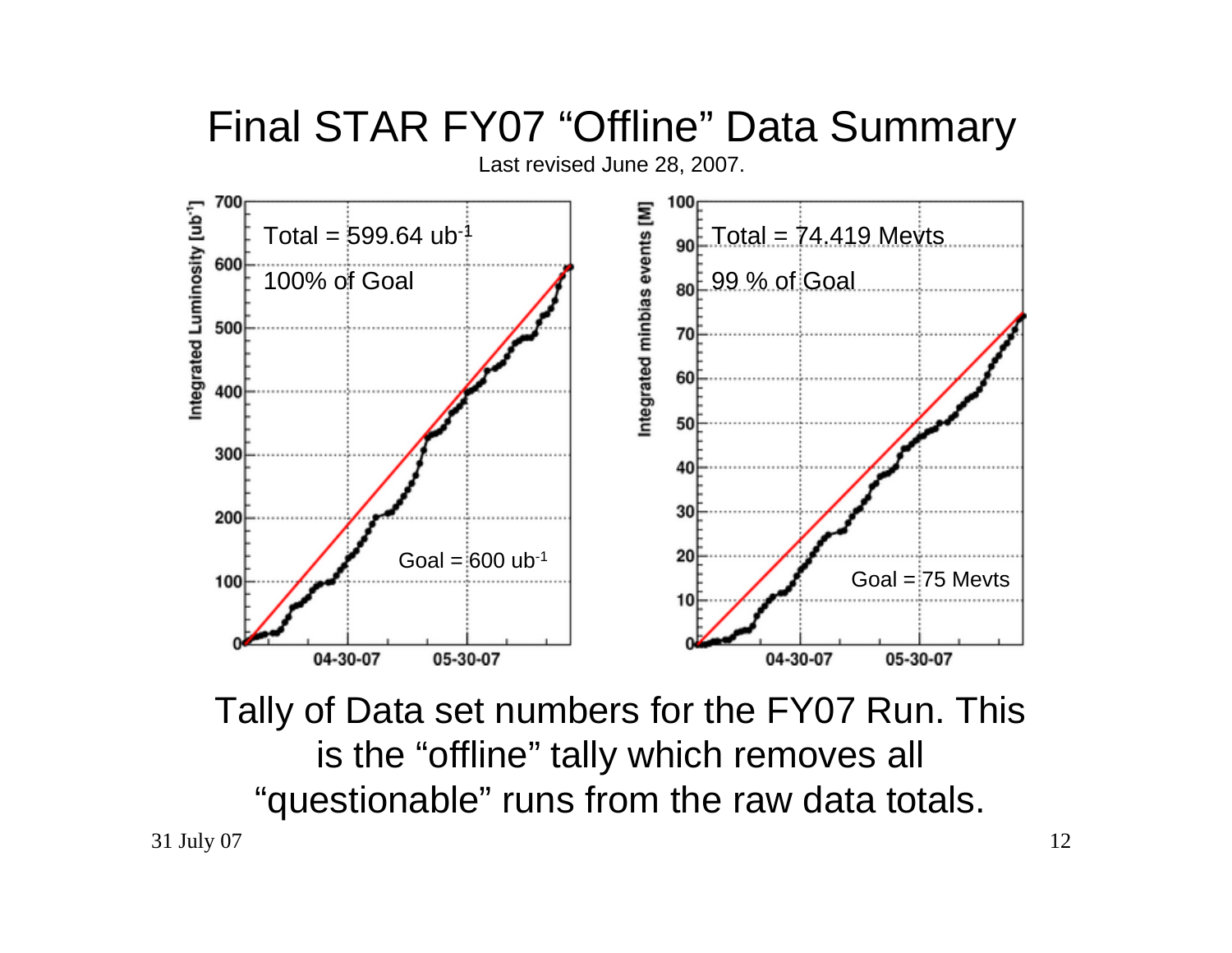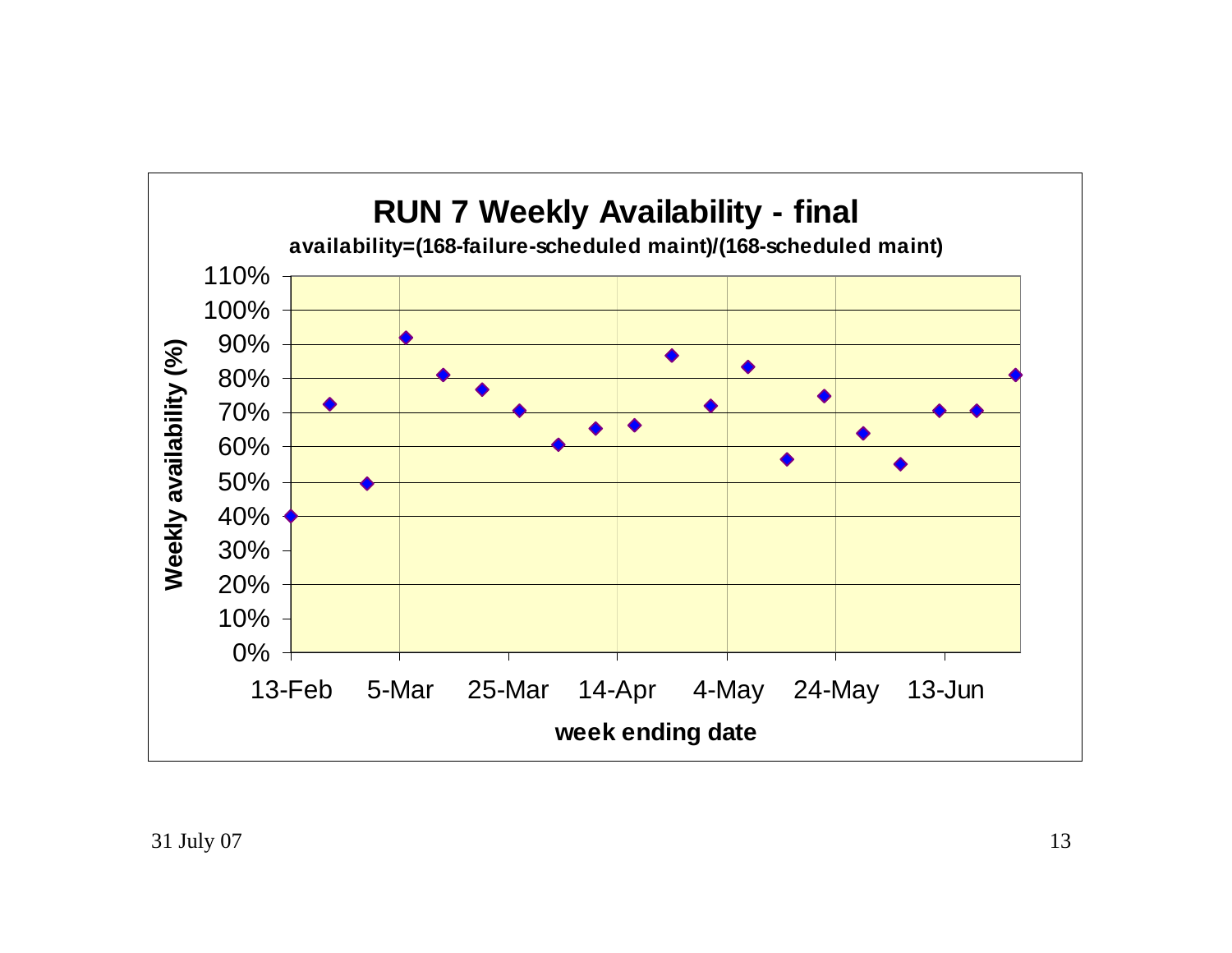![](_page_13_Figure_0.jpeg)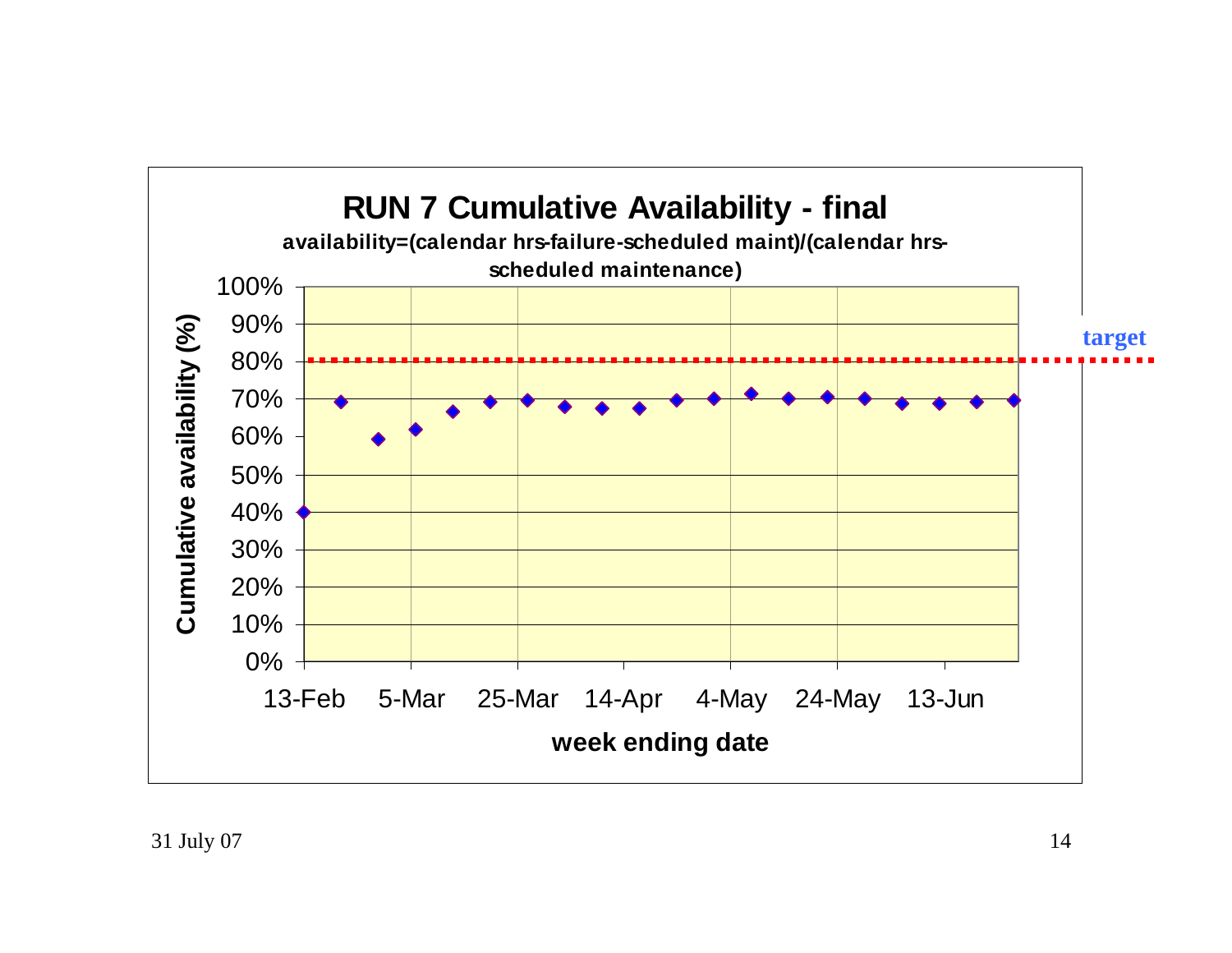|                 | <b>Calendar</b>                     | <b>Phenix</b>         | <b>STAR</b>   | hours per week        |
|-----------------|-------------------------------------|-----------------------|---------------|-----------------------|
|                 | <b>Hours</b>                        | $[\mu b^{\wedge -1}]$ | [ $\mu$ b^-1] | (lumi) hours at store |
|                 | Physics declared 20:35 hrs 26 March |                       |               |                       |
| 3/26 to 4/01    | 147.4                               | 70.2                  | 72.1          | 56.6                  |
| 4/02 to 4/08    | 168                                 | 134.4                 | 134.7         | 82.1                  |
| 4/09 to 4/15    | 168                                 | 138.6                 | 127.8         | 55.3                  |
| 4/16 to 4/22    | 168                                 | 254.0                 | 233.4         | 97.1                  |
| 4/23 to 4/29    | 168                                 | 211.9                 | 196.3         | 69.9                  |
| 4/30 to 5/06    | 168                                 | 346.9                 | 331.4         | 114.6                 |
| 5/07 to 5/13    | 168                                 | 191.2                 | 183.1         | 53.0                  |
| 5/14 to 5/20    | 168                                 | 383.2                 | 382.0         | 100.3                 |
| 5/21 to 5/27    | 168                                 | 283.4                 | 273.3         | 79.8                  |
| $5/28$ to $6/3$ | 168                                 | 198.8                 | 183.8         | 56.1                  |
| 6/04 to 6/10    | 168                                 | 223.6                 | 206.2         | 62.1                  |
| 6/11 to 6/17    | 168                                 | 299.1                 | 282.7         | 80.7                  |
| 6/18 to 6/24    | 168                                 | 432.5                 | 406.2         | 107.8                 |
| 6/25 to 6/26    | 35                                  | 98.5                  | 97.5          | 27.6                  |
|                 | End of Physics 11:00 hrs 26 June    |                       |               |                       |
| <b>Total</b>    | 2198.4                              |                       |               | 1043.0                |
|                 | Average hours per week at store     |                       | 79.7          |                       |
| 31 July 07      | per cent of calendar time at store  |                       |               | $47.4\%$              |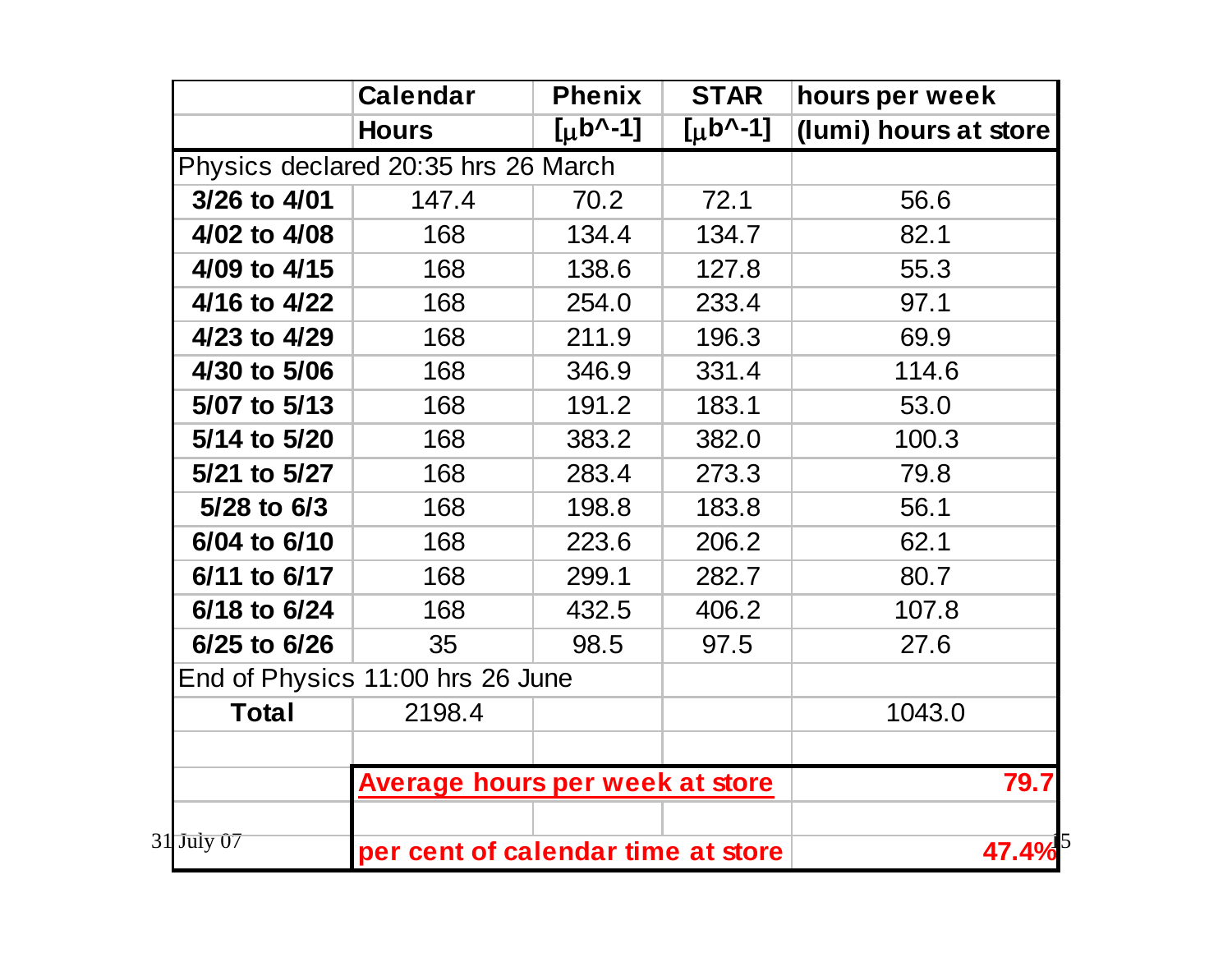![](_page_15_Figure_0.jpeg)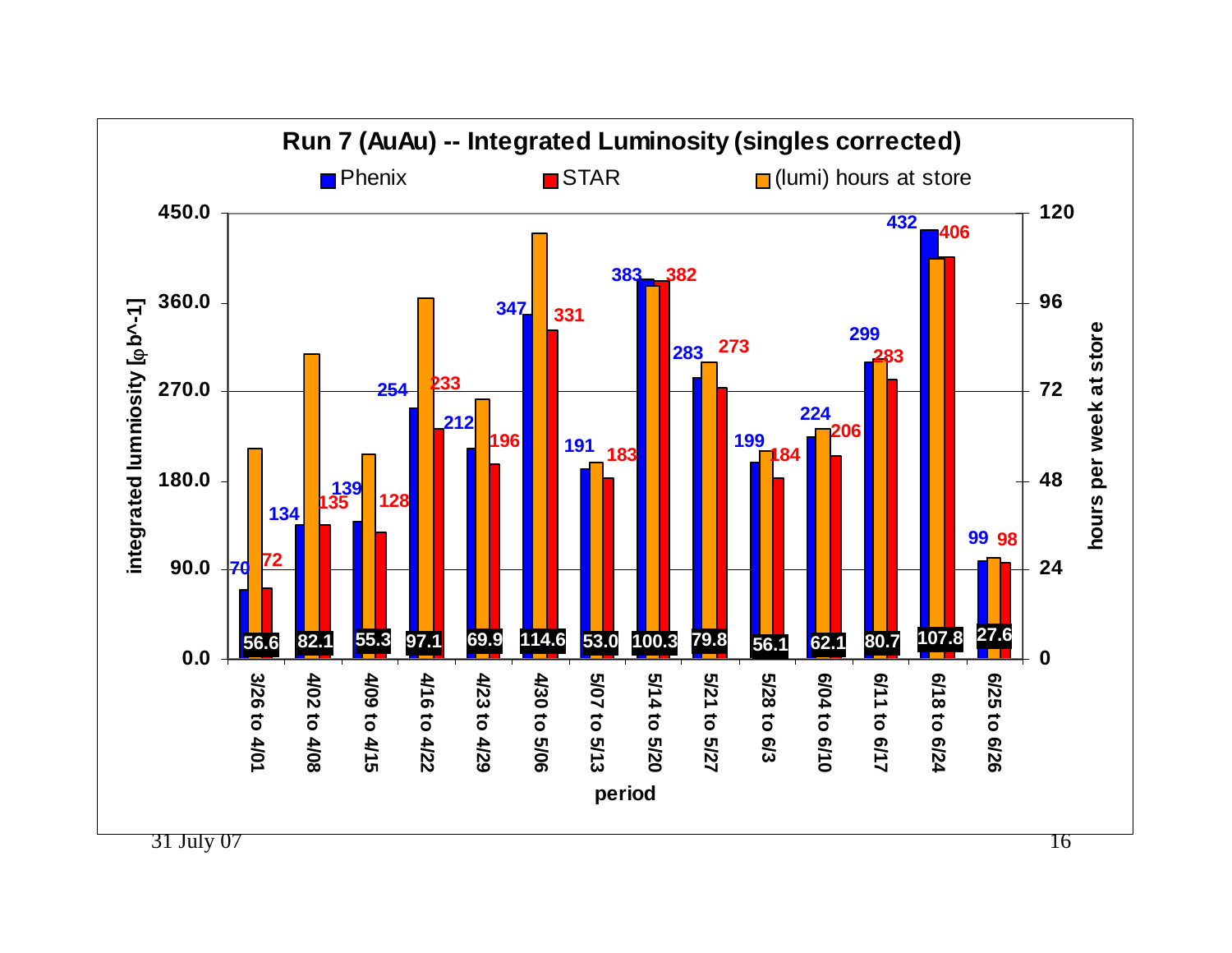**As of 30 July**

![](_page_16_Figure_1.jpeg)

 $31$  July 07  $17$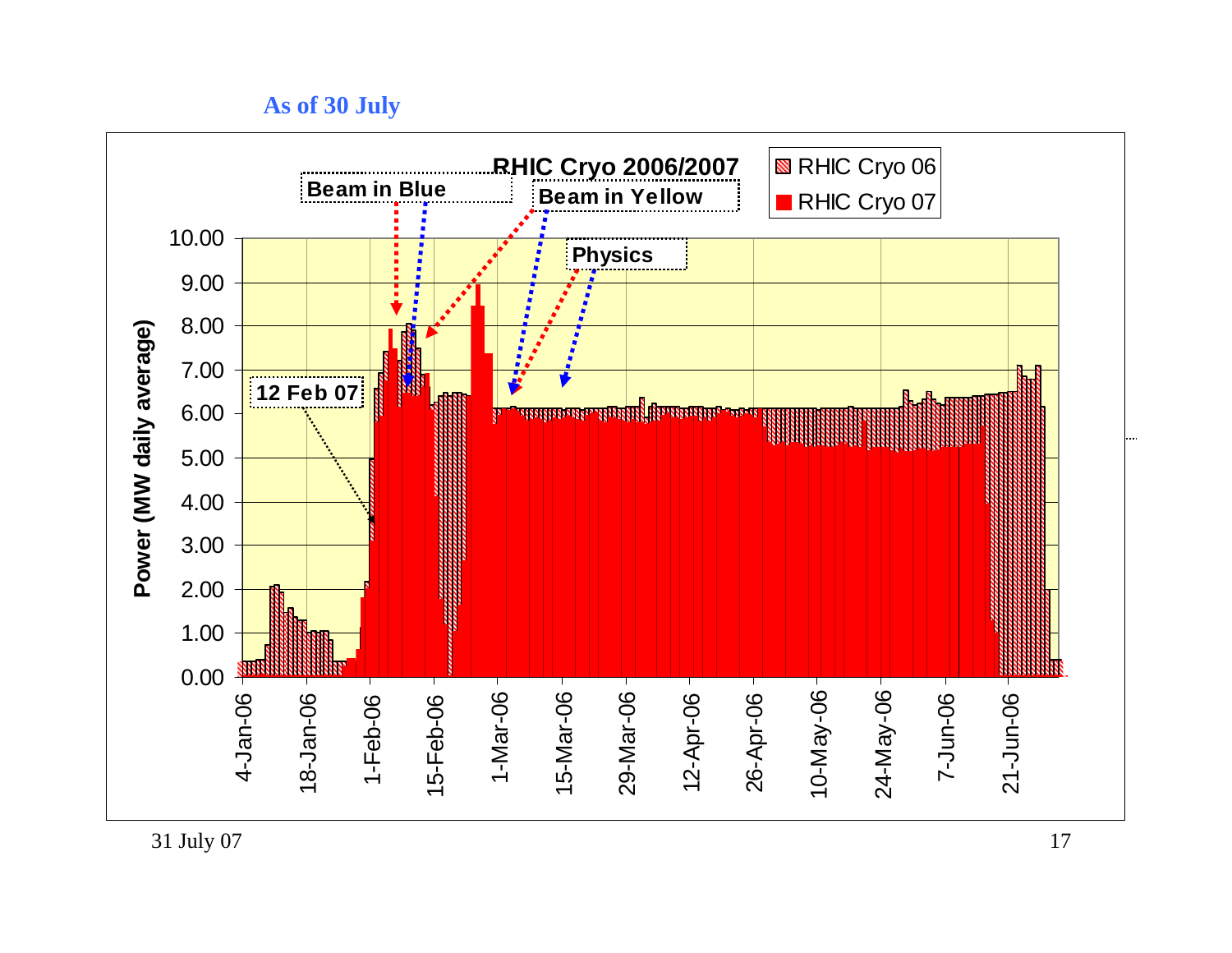**As of 30 July**

![](_page_17_Figure_1.jpeg)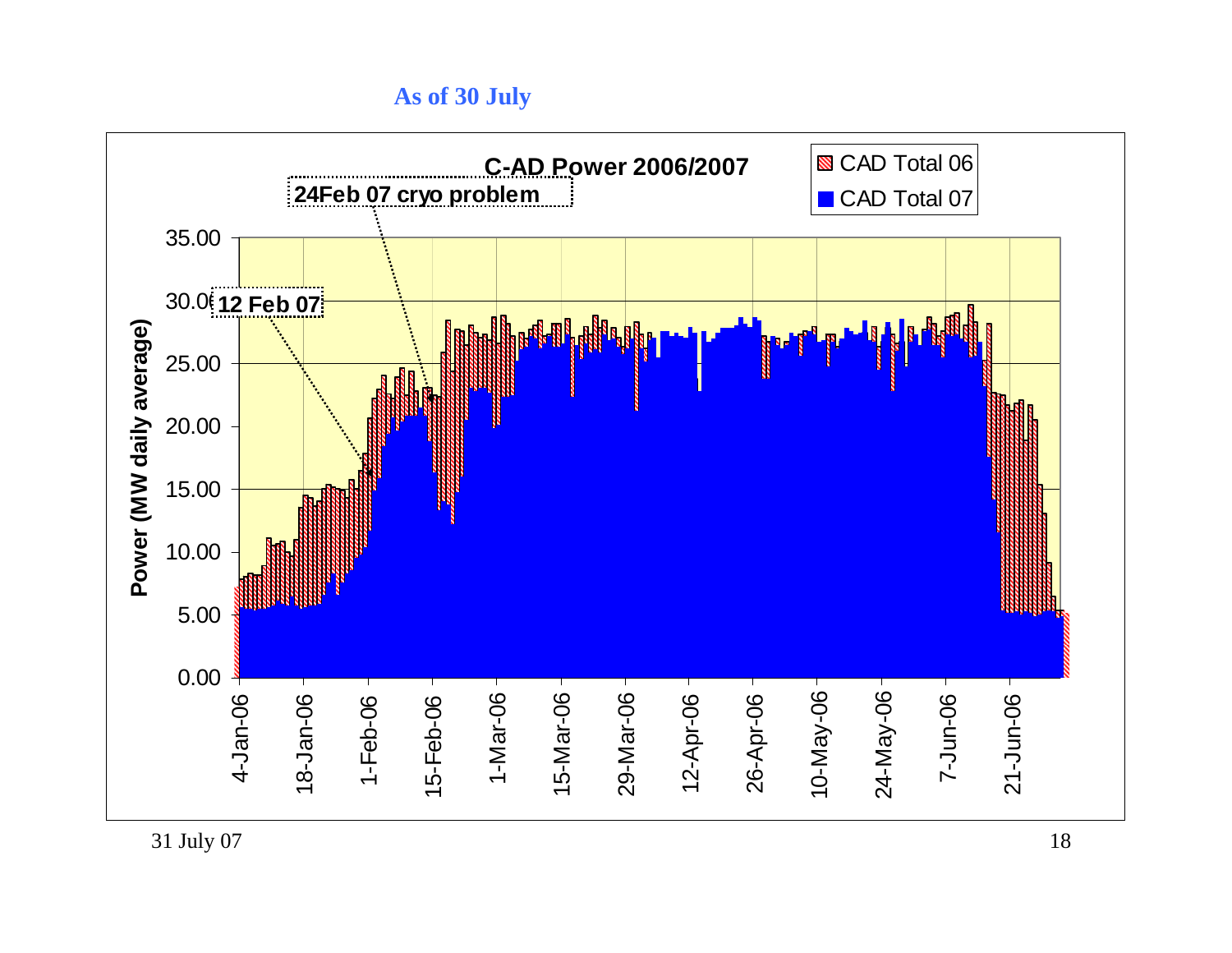![](_page_18_Figure_0.jpeg)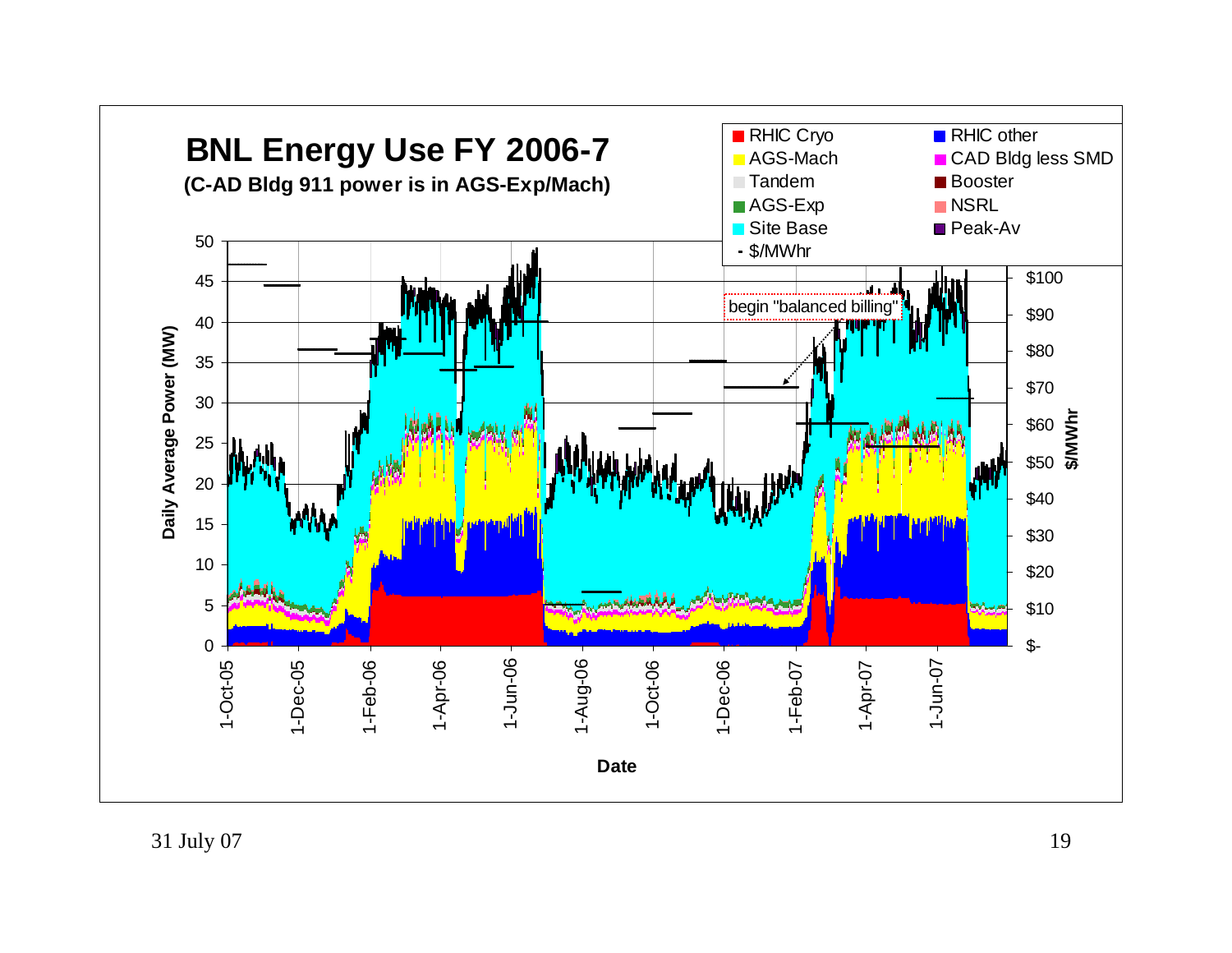![](_page_19_Figure_0.jpeg)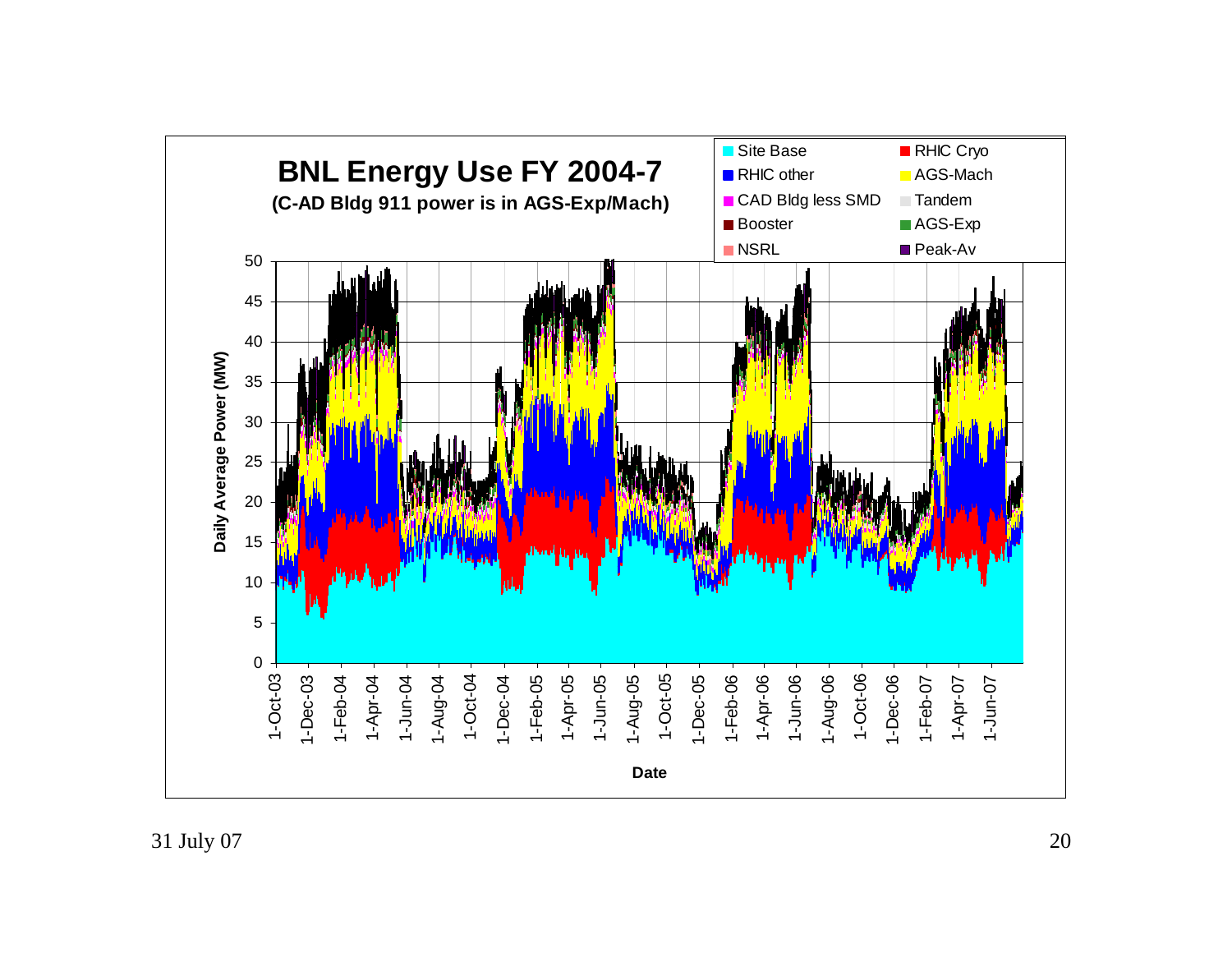![](_page_20_Figure_0.jpeg)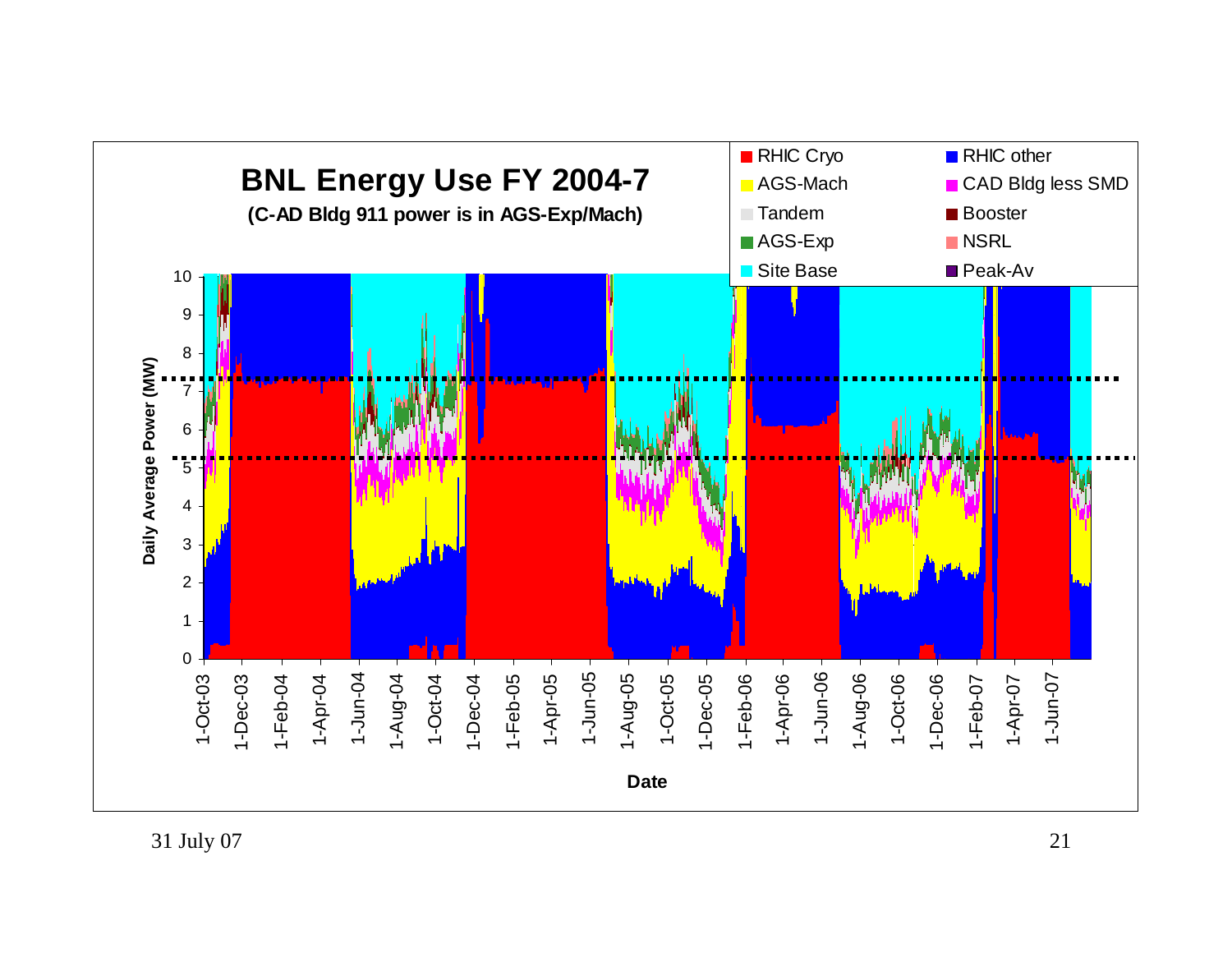![](_page_21_Figure_0.jpeg)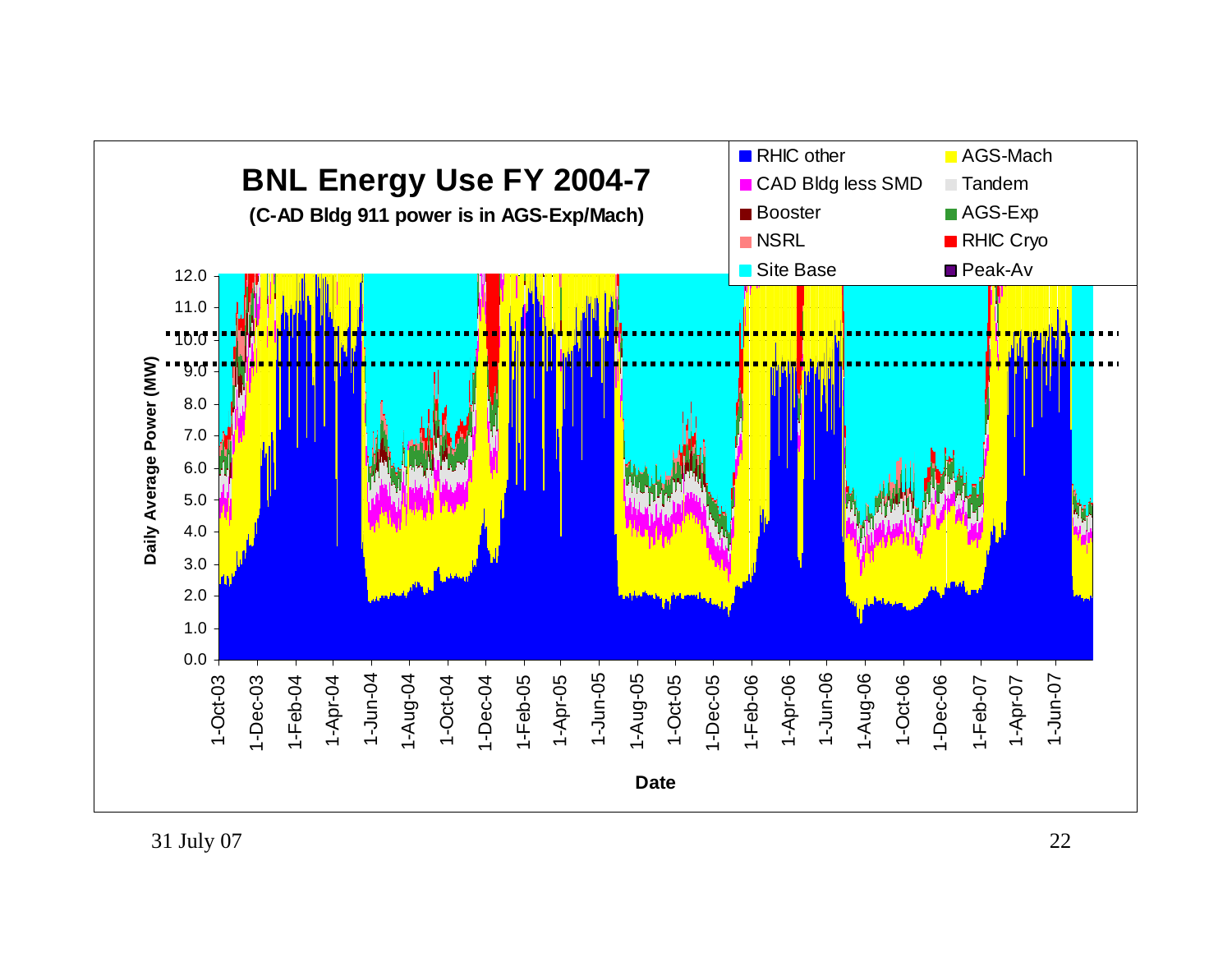![](_page_22_Figure_0.jpeg)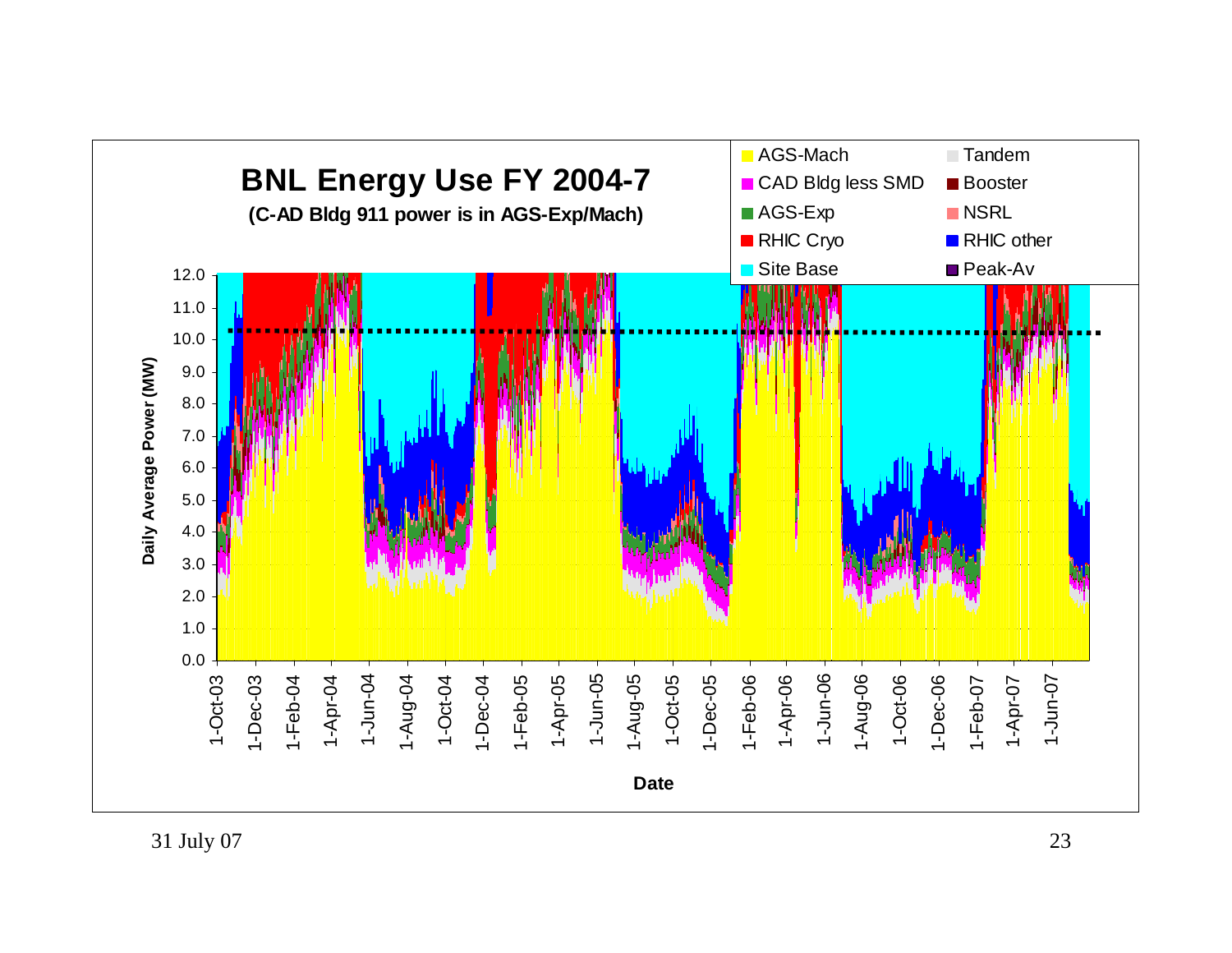![](_page_23_Figure_0.jpeg)

31 July 07 24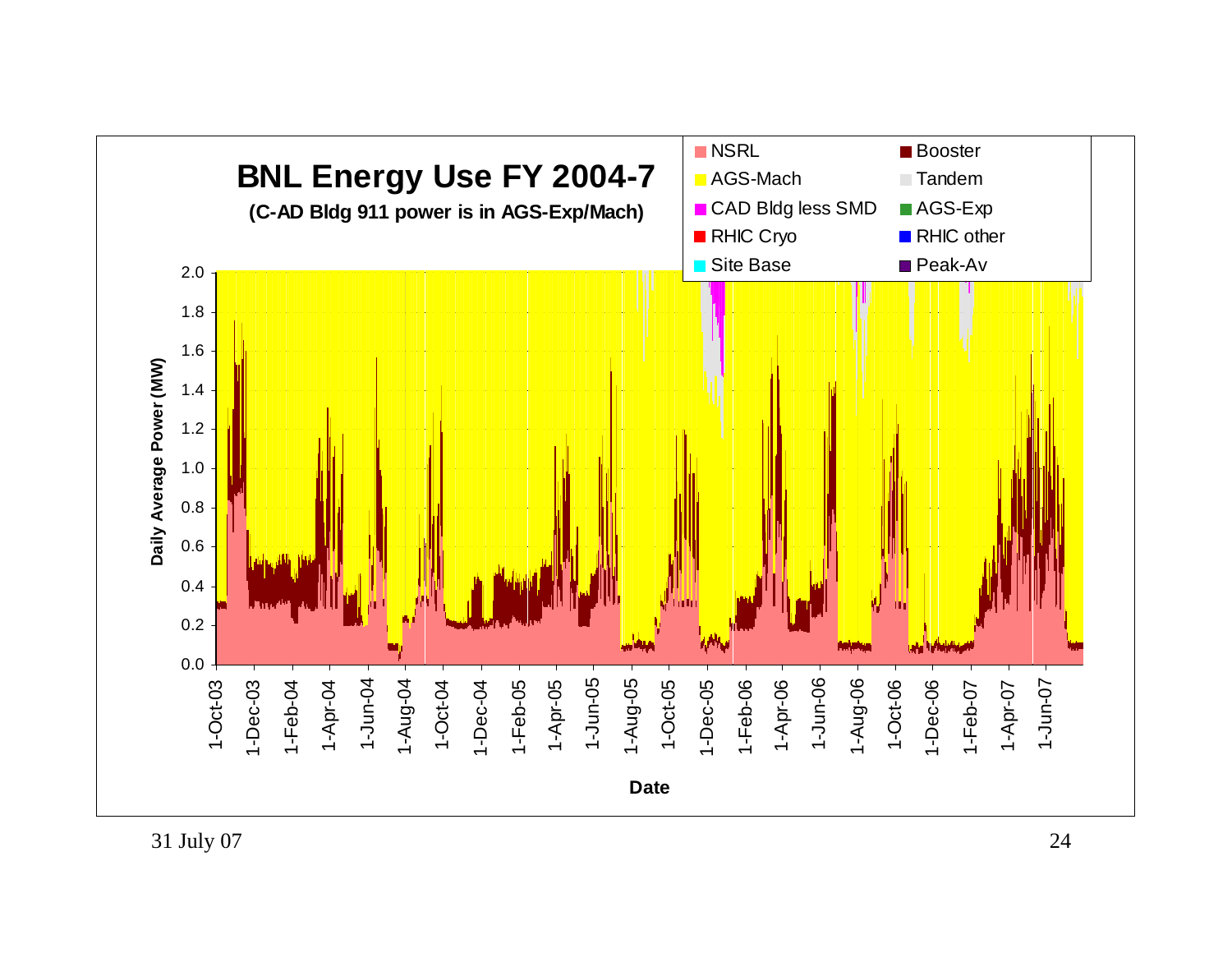![](_page_24_Figure_0.jpeg)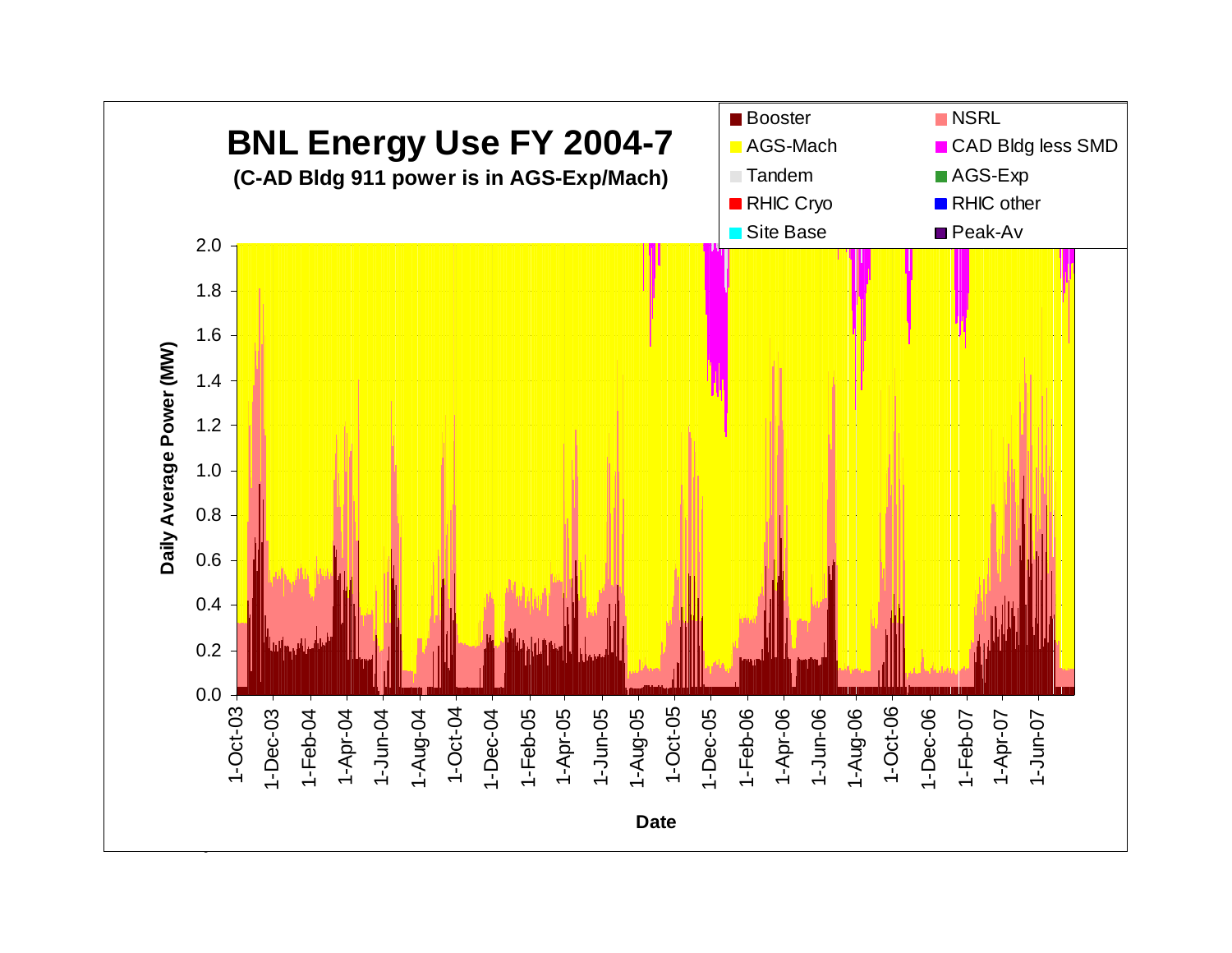![](_page_25_Figure_0.jpeg)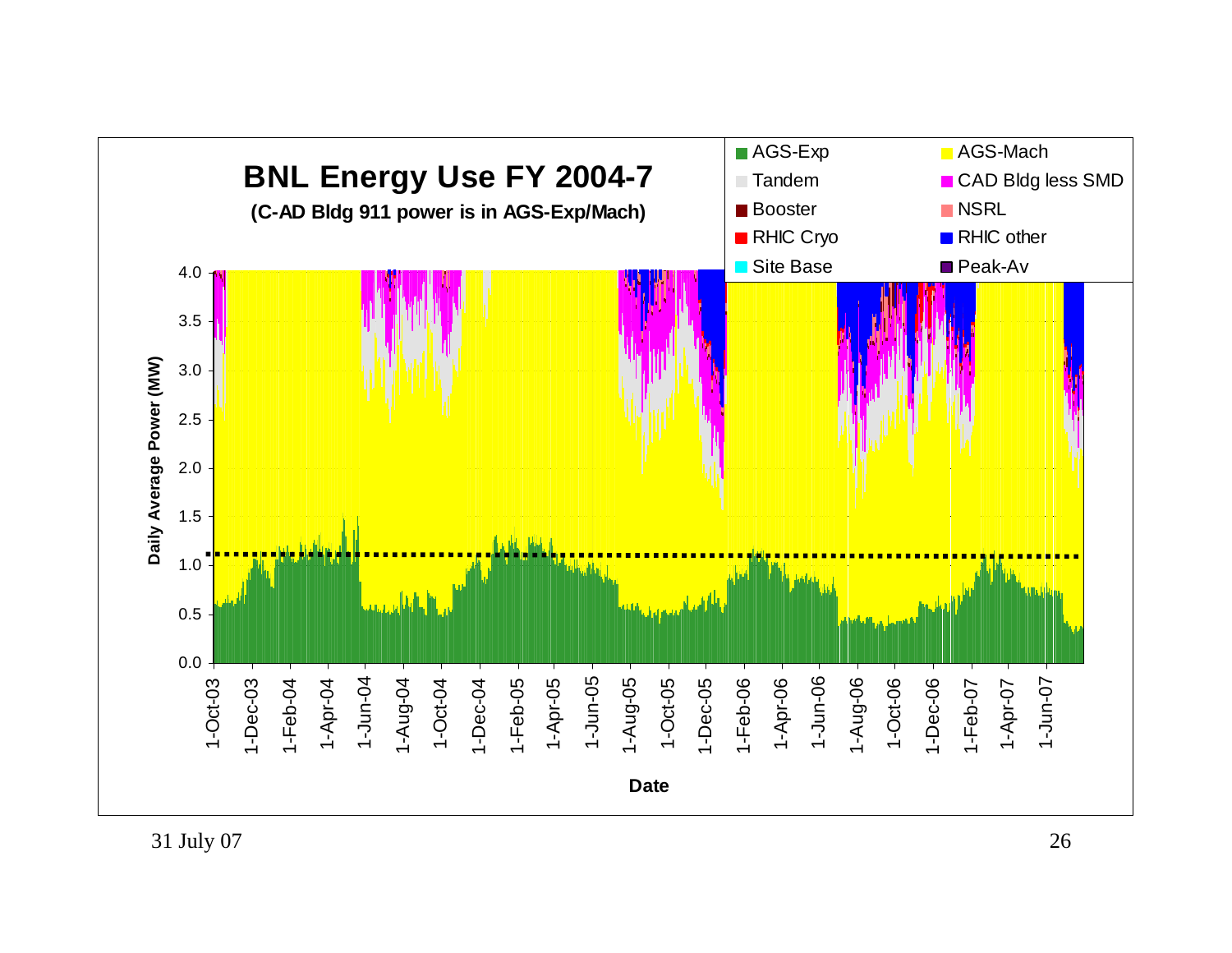![](_page_26_Figure_0.jpeg)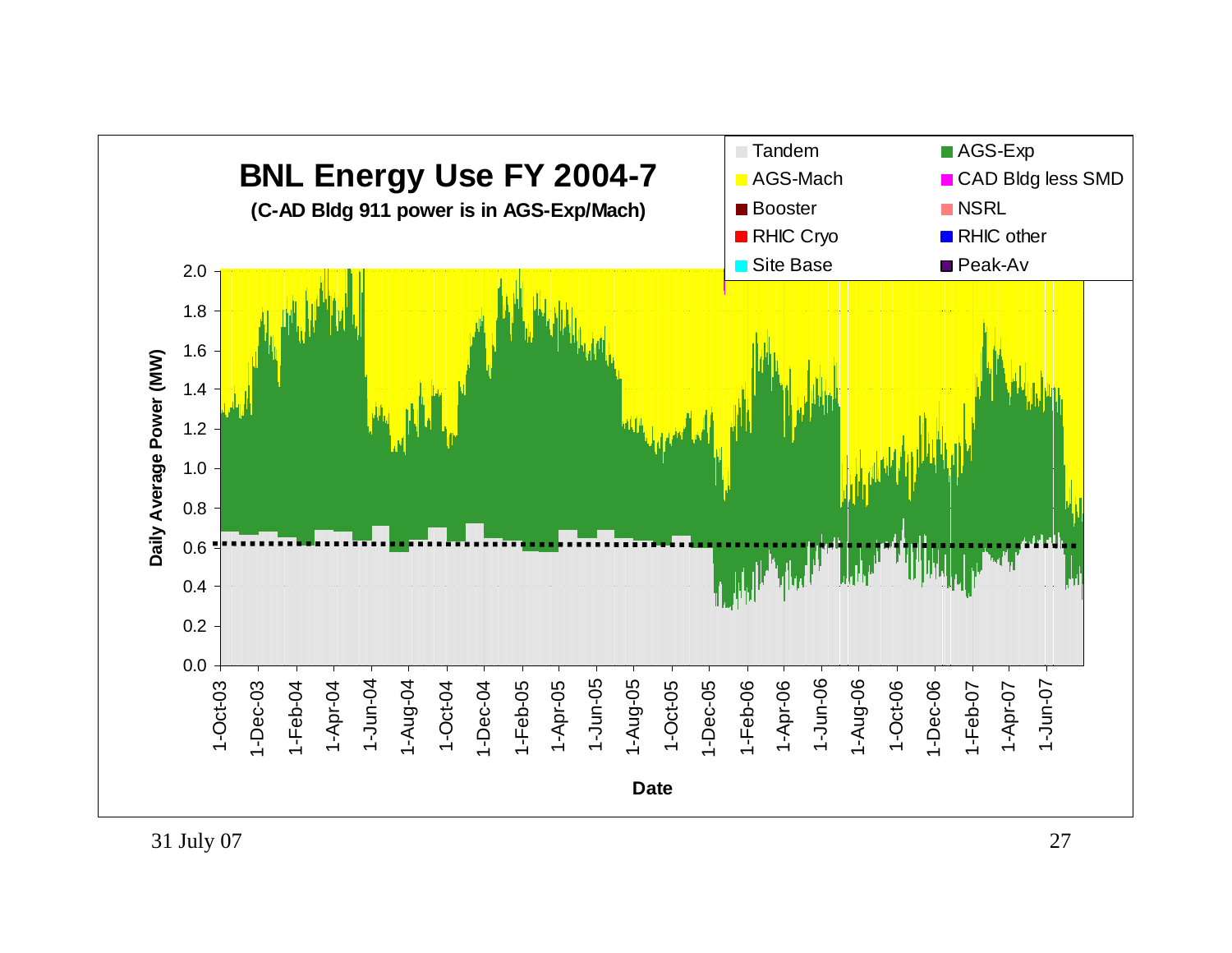![](_page_27_Figure_0.jpeg)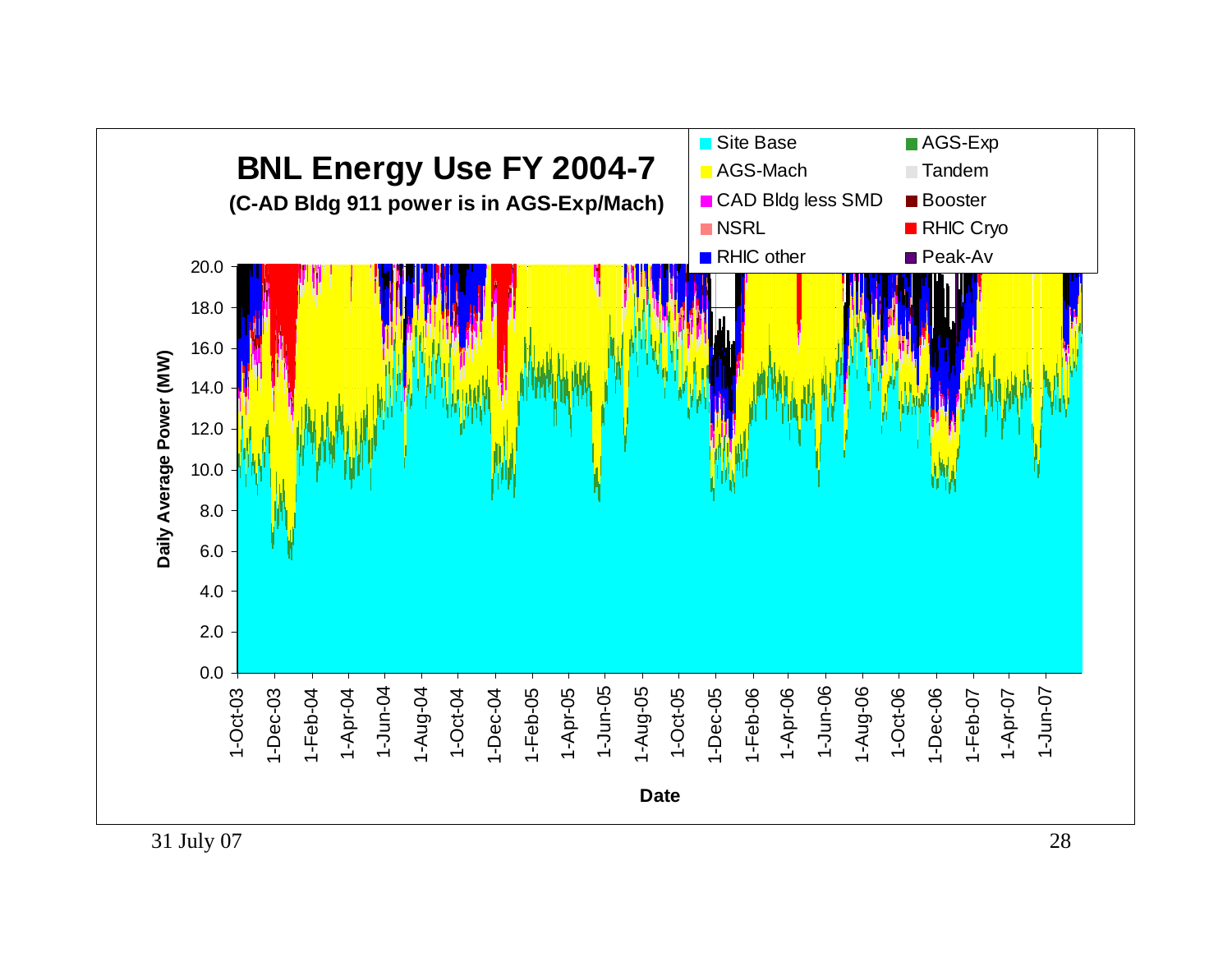| 83<br>concurrent with RHIC                           |            | As Run         |            |     |     |     |             |              |            |     |     |         |            |  |  |
|------------------------------------------------------|------------|----------------|------------|-----|-----|-----|-------------|--------------|------------|-----|-----|---------|------------|--|--|
| setup with beams in both rings<br>ramp up luminosity |            | <b>FY 2007</b> |            |     |     |     |             |              |            |     |     |         |            |  |  |
| <b>Program Element</b>                               | <b>Sep</b> | Oct            | <b>Nov</b> | Dec | Jan | Feb | Mar         | Apr          | May        | Jun | Jul | Aug     | <b>Sep</b> |  |  |
| <b>AGS-Booster-Tandem/Linac Startup</b>              |            |                |            |     |     |     |             |              |            |     |     |         |            |  |  |
|                                                      |            |                |            |     |     |     |             | $19.7$ weeks |            |     |     |         |            |  |  |
| <b>RHIC Cryo Cooldow/Warm-up</b>                     |            |                |            |     |     |     |             |              |            |     |     | 26 June |            |  |  |
| <b>RHIC Cryo Operation</b>                           |            |                |            |     |     |     |             |              |            |     |     |         |            |  |  |
| <b>RHIC Cryo off</b>                                 |            |                |            |     |     |     |             |              |            |     |     |         |            |  |  |
|                                                      |            |                |            |     |     |     |             |              | 13.1 weeks |     |     |         |            |  |  |
| RHIC Research with $\sqrt{s} = 200$ GeV/n Au-Au      |            |                |            |     |     |     | <u>Mill</u> |              |            |     |     |         |            |  |  |
| RHIC Development with $\sqrt{s}$ = 9.1 GeV/n Au-Au   |            |                |            |     |     |     |             |              |            |     |     |         |            |  |  |
|                                                      |            |                |            |     |     |     |             |              |            |     |     |         |            |  |  |
|                                                      |            |                |            |     |     |     |             |              |            |     |     |         |            |  |  |
|                                                      |            |                |            |     |     |     |             |              |            |     |     |         |            |  |  |
|                                                      |            |                |            |     |     |     |             |              |            |     |     |         |            |  |  |
| <b>NSRL</b> (NASA Radiobiology)                      |            |                |            |     |     |     |             |              |            |     |     |         |            |  |  |
|                                                      |            |                |            |     |     |     |             |              |            |     |     |         |            |  |  |
|                                                      |            |                |            |     |     |     |             |              |            |     |     |         |            |  |  |